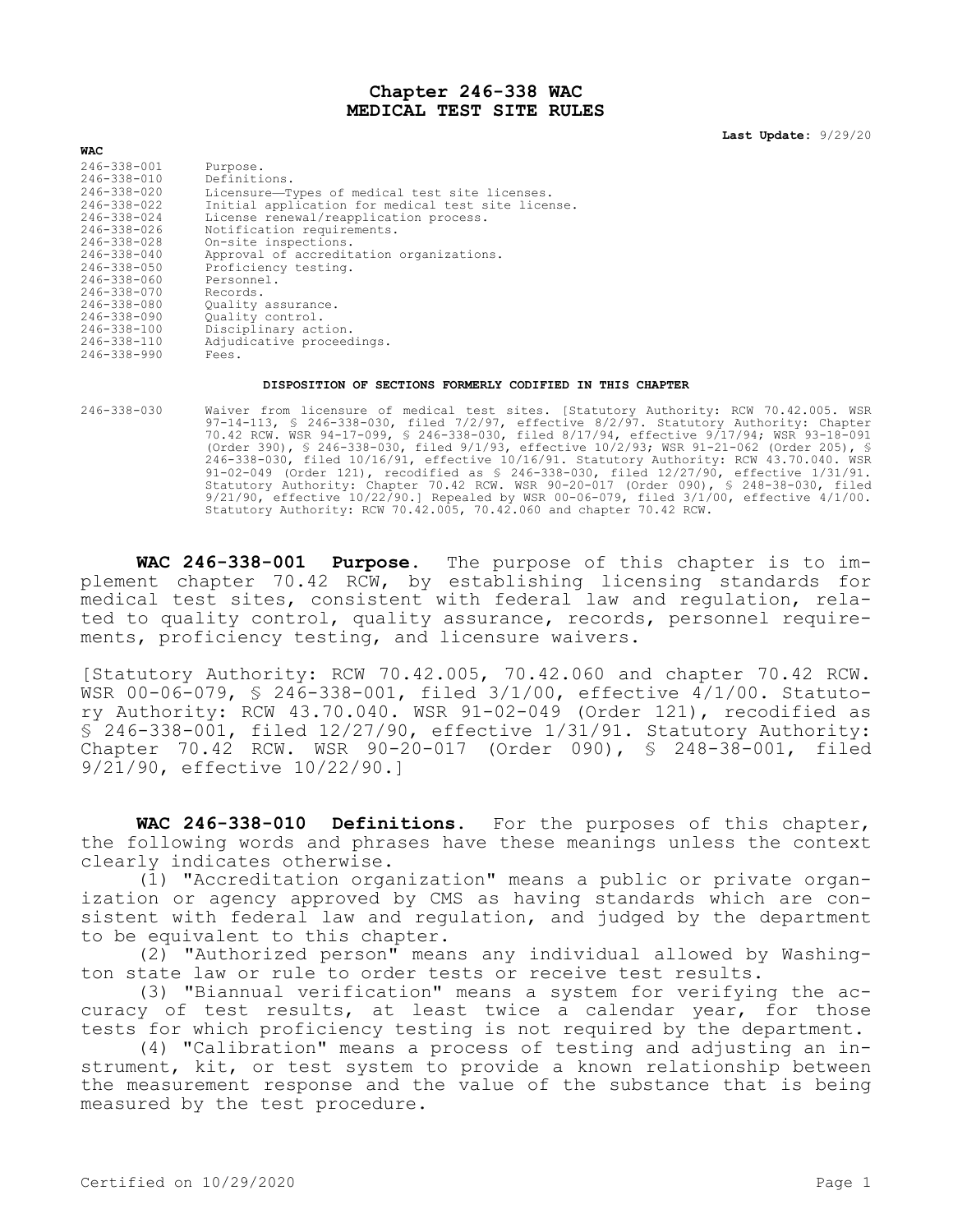(5) "Calibration verification" means the assaying of materials of known concentration in the same manner as patient samples to confirm that the calibration of the instrument, kit, or test system has remained stable throughout the laboratory's reportable range for patient test results.

(6) "Calibrator" means a material, solution, or lyophilized preparation designed to be used in calibration. The values or concentrations of the analytes of interest in the calibration material are known within limits ascertained during its preparation or before use.

(7) "Case" means any slide or group of slides, from one patient specimen source, submitted to a medical test site, at one time, for the purpose of cytological or histological examination.

(8) "CDC" means the federal Centers for Disease Control and Prevention.

(9) "CMS" means the federal Centers for Medicare and Medicaid Services.

(10) "CLIA" means Section 353 of the Public Health Service Act, Clinical Laboratory Improvement Amendments of 1988, and regulations implementing the federal amendments, 42 C.F.R. Part 493-Laboratory Requirements in effect on September 22, 2003.

(11) "Control" means a material, solution, lyophilized preparation, or pool of collected serum designed to be used in the process of quality control. The concentrations of the analytes of interest in the control material are known within limits ascertained during its preparation or before routine use.

(12) "Control slide" means a preparation of a material known to produce a specific reaction which is fixed on a glass slide and is used in the process of quality control.

(13) "Days" means calendar days.

(14) "Deemed status" means recognition that the requirements of an accreditation organization have been judged to be equal to, or more stringent than, the requirements of this chapter and the CLIA requirements, and the accreditation organization has agreed to comply with all requirements of this chapter and CLIA.

(15) "Deficiency" means a finding from an inspection or complaint investigation that is not in compliance with this chapter and requires corrective action.

(16) "Department" means the department of health.

(17) "Direct staff time" means all state employees' work time; travel time; telephone contacts and staff or management conferences; and expenses involved with a complaint investigation or an on-site follow-up visit.

(18) "Director," defined as the designated test site supervisor in RCW 70.42.010, means the individual responsible for the technical functions of the medical test site. This person must meet the qualifications for Laboratory Director, listed in 42 C.F.R. Part 493 Subpart M - Personnel for Nonwaived Testing.

(19) "Disciplinary action" means license or certificate of waiver denial, suspension, condition, revocation, civil fine, or any combination of the preceding actions, taken by the department against a medical test site.

(20) "Facility" means one or more locations within one campus or complex where tests are performed under one owner.

(21) "Forensic" means investigative testing in which the results are never used for clinical diagnosis, or referral to a health care provider for treatment of an individual.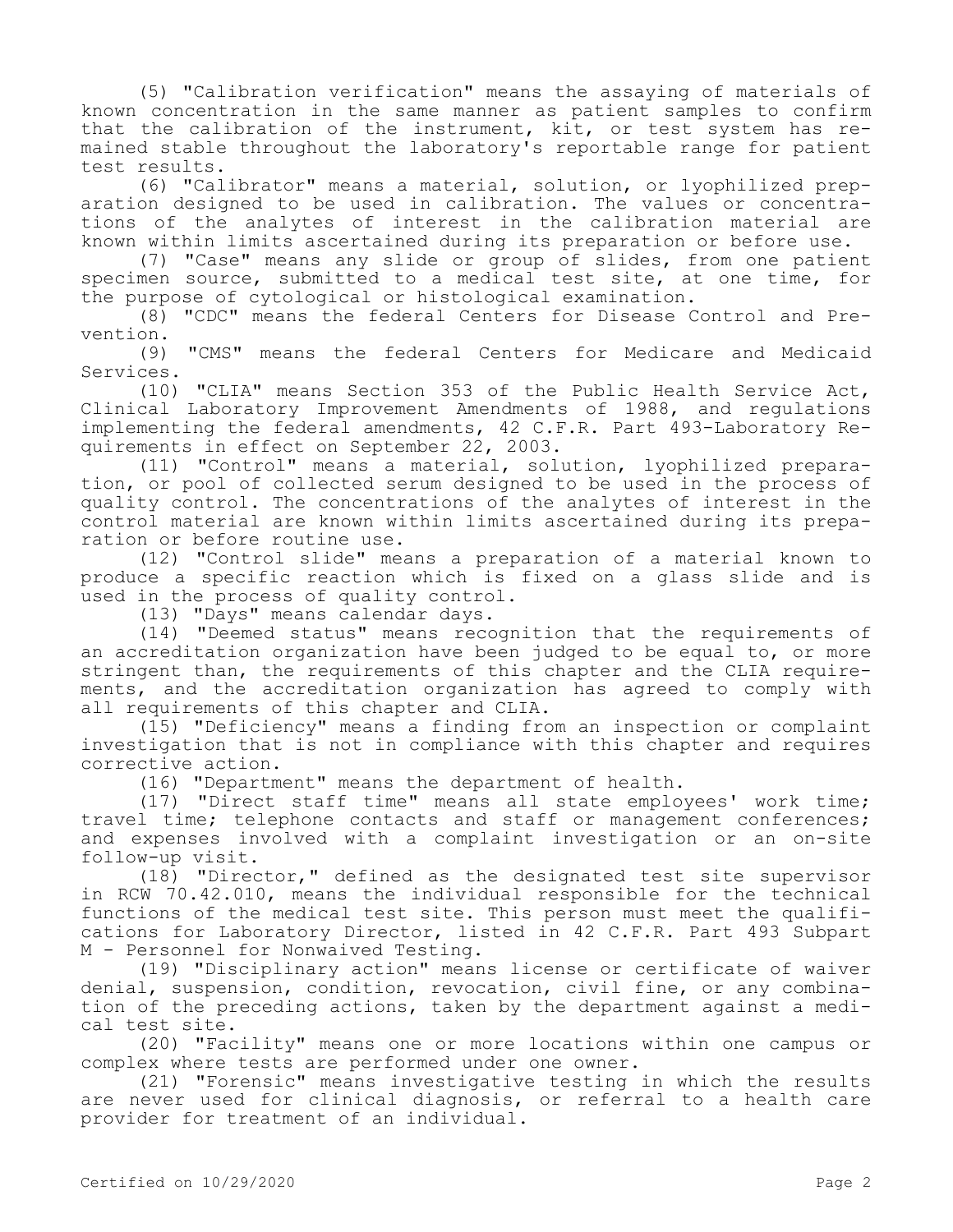(22) "HHS" means the federal Department of Health and Human Services.

(23) "High complexity" means a test system, assay, or examination that is categorized under CLIA as a high complexity test.

(24) "May" means permissive or discretionary.

(25) "Medical test site" or "test site" means any facility or site, public or private, which analyzes materials derived from the human body for the purposes of health care, treatment, or screening. A medical test site does not mean:

(a) A facility or site, including a residence, where a test approved for home use by the Federal Food and Drug Administration is used by an individual to test himself or herself without direct supervision or guidance by another and where this test is not part of a commercial transaction; or

(b) A facility or site performing tests solely for forensic purposes.

(26) "Moderate complexity" means a test system, assay, or examination that is categorized under CLIA as a moderate complexity test.

(27) "Must" means compliance is mandatory.

(28) "Nonwaived" means all tests categorized under CLIA as:

(a) Moderate complexity tests, including provider-performed microscopic procedures; or

(b) High complexity tests.

(29) "Owner" means the person, corporation, or entity legally responsible for the business requiring licensure or a certificate of waiver as a medical test site under chapter 70.42 RCW.

(30) "Patient's personal representative" means a person legally authorized to make health care decisions on an individual's behalf.

(31) "Performance specification" means a value or range of values for a test that describe its accuracy, precision, analytical sensitivity, analytical specificity, reportable range and reference range.

(32) "Person" means any individual, public organization, private organization, agent, agency, corporation, firm, association, partnership, or business.

(33) "Physician" means an individual with a doctor of medicine, doctor of osteopathy, doctor of podiatric medicine, or equivalent degree who is a licensed professional under chapter 18.71 RCW Physicians; chapter 18.57 RCW Osteopathy—Osteopathic medicine and surgery; or chapter 18.22 RCW Podiatric medicine and surgery.

(34) "Provider-performed microscopic procedures" means only those moderate complexity tests listed under WAC 246-338-020 (2)(b)(i) through (x), when the tests are performed in conjunction with a patient's visit by a licensed professional meeting qualifications specified in WAC 246-338-020 (2)(a)(i) through  $(vi)$ .

(35) "Provisional license" means an interim approval issued by the department to the owner of a medical test site.

(36) "Records" means books, files, reports, or other documentation necessary to show compliance with the quality control and quality assurance requirements under this chapter.

(37) "Reference material" means a material or substance, calibrator, control, or standard where one or more properties are sufficiently well established for use in calibrating a process or for use in quality control.

(38) "Specialty" means a group of similar subspecialties or tests. The specialties for a medical test site are as follows:

(a) Chemistry;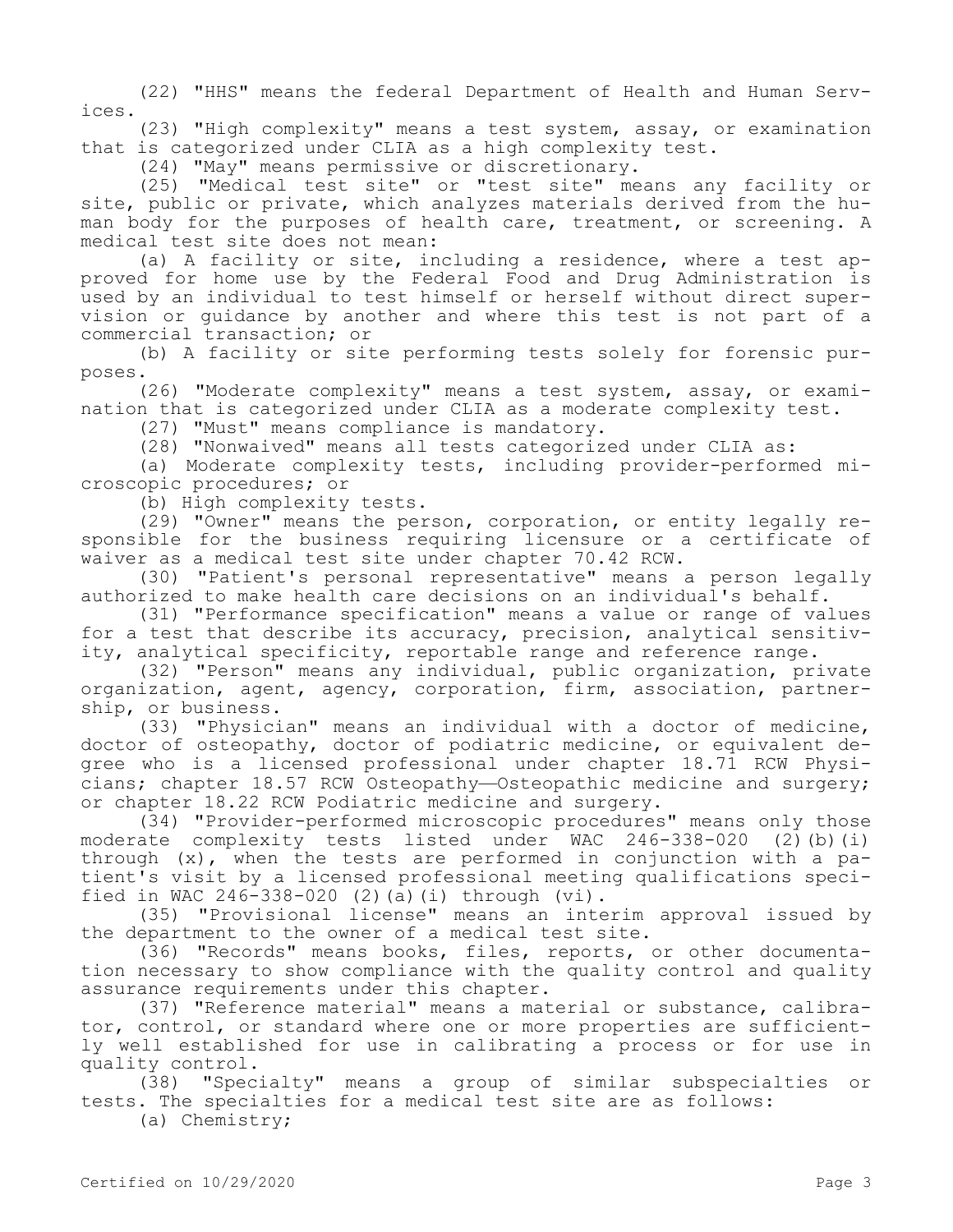(b) Cytogenetics;

(c) Diagnostic immunology;

- (d) Immunohematology;
- (e) Hematology;
- (f) Histocompatibility;
- (g) Microbiology;
- (h) Pathology; and
- (i) Radiobioassay.

(39) "Standard" means a reference material of fixed and known chemical composition capable of being prepared in essentially pure form, or any certified reference material generally accepted or officially recognized as the unique standard for the assay regardless of level or purity of the analyte content.

(40) "Subspecialty" means a group of similar tests. The subspecialties of a specialty for a medical test site are as follows, for:

(a) Chemistry, the subspecialties are routine chemistry, urinalysis, endocrinology, and toxicology;

(b) Diagnostic immunology, the subspecialties are syphilis serology and general immunology;

(c) Immunohematology, the subspecialties are ABO grouping and Rh typing, antibody detection, antibody identification, and compatibility testing;

(d) Hematology, the subspecialties are routine hematology and coagulation;

(e) Microbiology, the subspecialties are bacteriology, mycology, parasitology, virology, and mycobacteriology; and

(f) Pathology, the subspecialties are histopathology (including dermatopathology), diagnostic cytology, and oral pathology.

(41) "Supervision" means authoritative procedural guidance by an individual qualified under 42 C.F.R. Part  $493$  Subpart M - Personnel for Non-waived Testing, assuming the responsibility for the accomplishment of a function or activity by technical personnel.

(42) "Technical personnel" means individuals employed to perform any test or part of a test.

(43) "Test" means any examination or procedure conducted on a sample taken from the human body.

(44) "Validation inspection" means an on-site inspection by the department of an accredited medical test site to determine that the accreditation organization's regulations are equivalent to this chapter and are enforced.

(45) "Waived test" means a test system that is:

(a) Cleared by the Food and Drug Administration for home use; or

(b) A simple laboratory examination or procedure that has an insignificant risk of an erroneous result.

In order for a test system to be waived, it must be approved for waiver under CLIA.

(46) "Will" means compliance is mandatory.

[Statutory Authority: RCW 70.42.220, 43.70.041, and 42 C.F.R. 493.1291(l), 1832, 1241(b), 1299, 1256 (2)(iv, v), 1273(a). WSR 16-18-073, § 246-338-010, filed 9/2/16, effective 10/3/16. Statutory Authority: RCW 70.42.005 and 42 C.F.R. Part 493. WSR 05-04-040, § 246-338-010, filed 1/27/05, effective 3/19/05. Statutory Authority: RCW 70.42.005, 70.42.060 and chapter 70.42 RCW. WSR 00-06-079, § 246-338-010, filed 3/1/00, effective 4/1/00. Statutory Authority: Chapter 70.42 RCW. WSR 94-17-099, § 246-338-010, filed 8/17/94, effective 9/17/94; WSR 93-18-091 (Order 390), § 246-338-010, filed 9/1/93,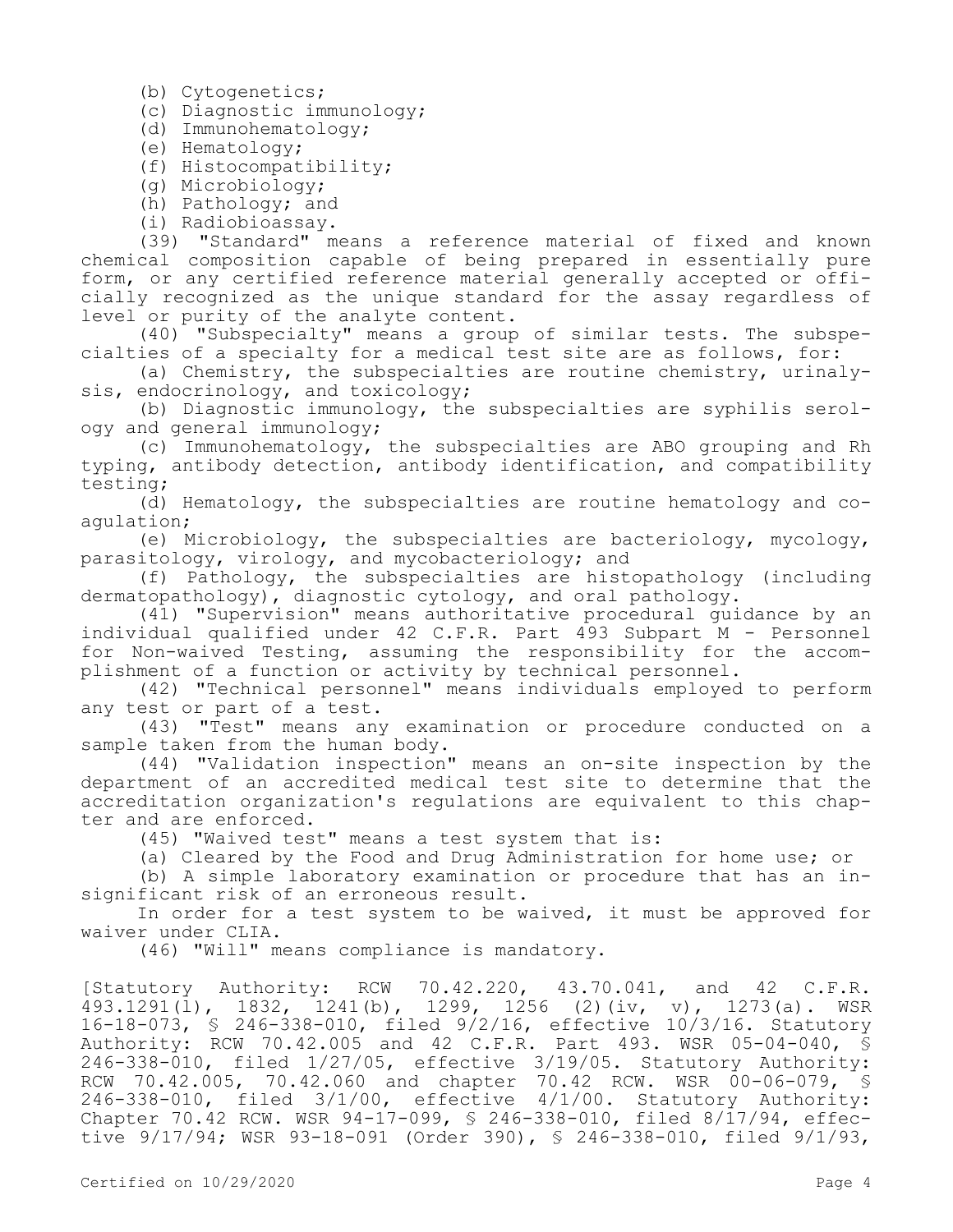effective 10/2/93; WSR 91-21-062 (Order 205), § 246-338-010, filed 10/16/91, effective 10/16/91. Statutory Authority: RCW 43.70.040. WSR 91-02-049 (Order 121), recodified as § 246-338-010, filed 12/27/90, effective 1/31/91. Statutory Authority: Chapter 70.42 RCW. WSR 90-20-017 (Order 090), § 248-38-010, filed 9/21/90, effective 10/22/90.]

**WAC 246-338-020 Licensure—Types of medical test site licenses.**  After July 1, 1990, any person advertising, operating, managing, owning, conducting, opening, or maintaining a medical test site must first obtain a license from the department. License types are described in Table 020-1.

#### (1) **Certificate of waiver.**

Applicable if the medical test site performs only the tests classified as waived.

(2) **Provider performed microscopic procedures (PPMP).**

Applicable if the medical test site restricts its testing performance to one or more of the following moderate complexity tests performed by one of the licensed professionals listed, in conjunction with a patient's visit. In addition, the medical test site can perform tests classified as waived with this type of license.

(a) PPMP may be performed only by one of the following licensed professionals:

(i) Physician licensed under chapter 18.71 RCW, Physicians; chapter 18.57 RCW, Osteopathy—Osteopathic medicine and surgery; or chapter 18.22 RCW, Podiatric medicine and surgery;

(ii) Advanced registered nurse practitioner, licensed under chapter 18.79 RCW, Nursing care;

(iii) Midwife licensed under chapter 18.50 RCW, Midwifery;

(iv) Physician assistant licensed under chapter 18.71A RCW, Physician assistants;

(v) Naturopath licensed under chapter 18.36A RCW, Naturopathy; or

(vi) Dentist licensed under chapter 18.32 RCW, Dentistry.

(b) Microscopic procedures authorized under a PPMP license are:

(i) All direct wet mount preparations for the presence or absence of bacteria, fungi, parasites, and human cellular elements;

(ii) All potassium hydroxide (KOH) preparations;

(iii) Pinworm examinations;

(iv) Fern tests;

(v) Postcoital direct, qualitative examinations of vaginal or cervical mucous;

(vi) Urine sediment examinations;

(vii) Nasal smears for granulocytes;

(viii) Fecal leukocyte examinations;

(ix) Qualitative semen analysis (limited to the presence or absence of sperm and detection of motility); and

(x) Any other tests subsequently categorized under CLIA as provider-performed microscopy procedures.

(3) **Moderate/high complexity.**

(a) **Low volume, Category A-J,** as described in Table 990-1.

Applicable if the medical test site performs any tests that are not classified as waived or qualified as PPMP under subsection (2) of this section. Under this type of license, the medical test site may also perform tests classified as waived.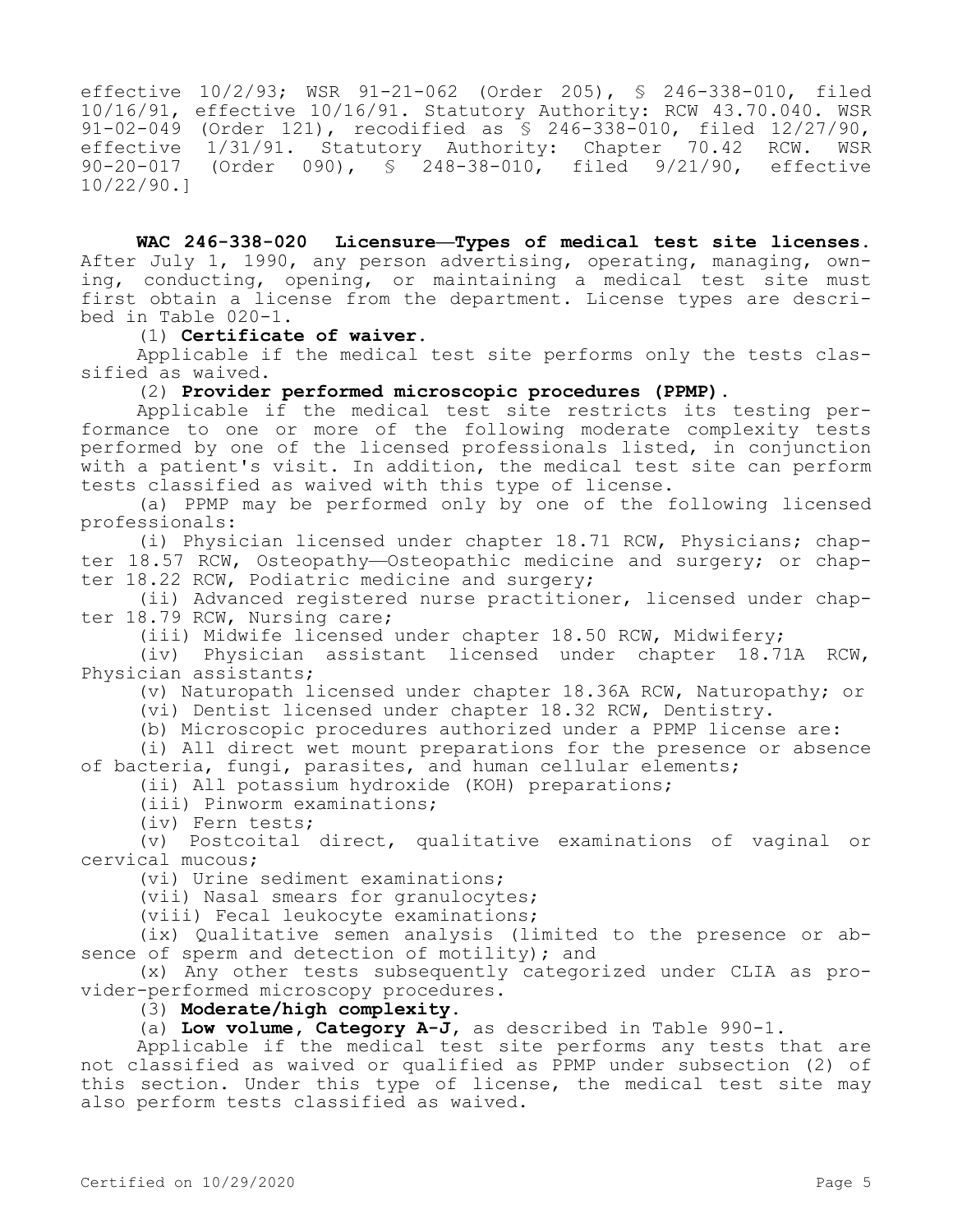(b) **Accredited: Low volume, Category A-J,** as described in Table 990-1.

Applicable if the medical test site performs any tests that are not classified as waived, and is accredited **and** inspected by an accreditation organization approved by the department under WAC 246-338-040. Under this type of license, the medical test site may also perform tests classified as waived.

|  |  |  | 020-1 Table of Requirements for Each License Type |  |  |  |  |
|--|--|--|---------------------------------------------------|--|--|--|--|
|--|--|--|---------------------------------------------------|--|--|--|--|

| <b>LICENSE TYPE</b>                 |             |                                    | <b>REQUIREMENTS</b>                                                                                                                                                                                                                                                                                                                                                                                                                                                                                                                                                                                                                                           |                                                               | <b>INSPECTIONS</b>                                                                 |           |                                                                                                     |  |
|-------------------------------------|-------------|------------------------------------|---------------------------------------------------------------------------------------------------------------------------------------------------------------------------------------------------------------------------------------------------------------------------------------------------------------------------------------------------------------------------------------------------------------------------------------------------------------------------------------------------------------------------------------------------------------------------------------------------------------------------------------------------------------|---------------------------------------------------------------|------------------------------------------------------------------------------------|-----------|-----------------------------------------------------------------------------------------------------|--|
|                                     |             |                                    |                                                                                                                                                                                                                                                                                                                                                                                                                                                                                                                                                                                                                                                               |                                                               | <b>TYPE</b>                                                                        |           | <b>FREQUENCY</b>                                                                                    |  |
| <b>Certificate of Waiver</b><br>(1) |             |                                    | Restrict testing to tests classified as waived.<br>$\bullet$<br>Meet the requirements of WAC 246-338-020<br>Licensure—Types of Medical Test Site<br>Licenses; WAC 246-338-022 Initial<br>Application for Medical Test Site License;<br>WAC 246-338-024 License Renewal/<br>Reapplication Process; WAC 246-338-026<br>Notification Requirements; WAC<br>246-338-028 On-site Inspections.<br>Follow manufacturers' instructions for<br>$\bullet$                                                                                                                                                                                                                | $\bullet$<br>$\bullet$                                        | Complaint<br>Technical<br>assistance                                               | $\bullet$ | When indicated                                                                                      |  |
| (2)                                 | <b>PPMP</b> |                                    | performing the test.<br>Restrict testing to tests classified as PPMP or<br>$\bullet$<br>waived.                                                                                                                                                                                                                                                                                                                                                                                                                                                                                                                                                               | $\bullet$                                                     | Complaint                                                                          |           | When indicated                                                                                      |  |
|                                     |             |                                    | Meet the requirements of WAC 246-338-020<br>$\bullet$<br>Licensure—Types of Medical Test Site<br>Licenses; WAC 246-338-022 Initial<br>Application for Medical Test Site License;<br>WAC 246-338-024 License Renewal/<br>Reapplication Process; WAC 246-338-026<br>Notification Requirements; WAC<br>246-338-028 On-site Inspections; WAC<br>246-338-050 Proficiency Testing (if<br>applicable); WAC 246-338-060 Personnel;<br>WAC 246-338-070 Records; WAC<br>246-338-080 Quality Assurance; WAC<br>246-338-090 Quality Control.                                                                                                                              |                                                               | Technical<br>assistance                                                            |           |                                                                                                     |  |
|                                     |             |                                    | Follow manufacturers' instructions for<br>$\bullet$<br>performing the test.                                                                                                                                                                                                                                                                                                                                                                                                                                                                                                                                                                                   |                                                               |                                                                                    |           |                                                                                                     |  |
| (3)                                 |             | <b>Moderate/High Complexity</b>    |                                                                                                                                                                                                                                                                                                                                                                                                                                                                                                                                                                                                                                                               |                                                               |                                                                                    |           |                                                                                                     |  |
|                                     | (a)         | Low Volume,<br><b>Category A-J</b> | Perform tests classified as moderate or high<br>complexity.<br>Meet the requirements of WAC 246-338-020<br>Licensure—Types of Medical Test Site<br>Licenses; WAC 246-338-022 Initial<br>Application for Medical Test Site License;<br>WAC 246-338-024 License Renewal/<br>Reapplication Process; WAC 246-338-026<br>Notification Requirements; WAC<br>246-338-028 On-site Inspections; WAC<br>246-338-050 Proficiency Testing (if<br>applicable); WAC 246-338-060 Personnel;<br>WAC 246-338-070 Records; WAC<br>246-338-080 Quality Assurance; WAC<br>246-338-090 Quality Control.<br>Follow manufacturers' instructions for<br>$\bullet$<br>performing test. | $\bullet$<br>$\bullet$<br>$\bullet$<br>$\bullet$<br>$\bullet$ | Initial<br>Routine<br>Complaint<br>On-site<br>follow-up<br>Technical<br>assistance | $\bullet$ | First 6 months of<br>license<br>Every 2 years<br>When indicated<br>When indicated<br>When indicated |  |
|                                     | (b)         | Accredited:<br>Low Volume,         | Perform tests classified as moderate or high<br>complexity.                                                                                                                                                                                                                                                                                                                                                                                                                                                                                                                                                                                                   | $\bullet$                                                     | Validation                                                                         |           | 2.5% of accredited<br>sites annually                                                                |  |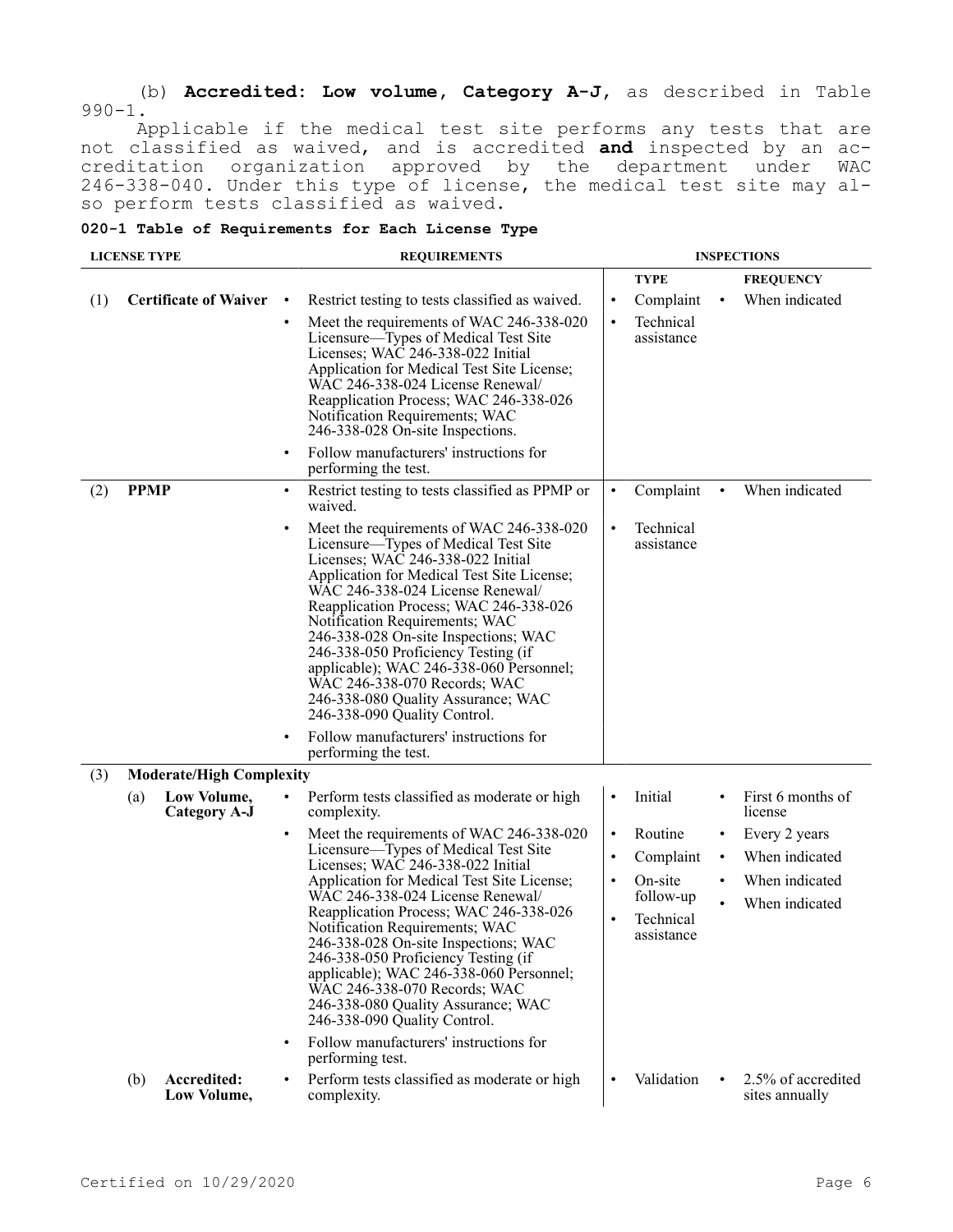| <b>LICENSE TYPE</b> | <b>REQUIREMENTS</b>                                                                                                                                                                                                                                                                                                                                                                                                                                                                              | <b>INSPECTIONS</b>                                                                                                                                                     |  |
|---------------------|--------------------------------------------------------------------------------------------------------------------------------------------------------------------------------------------------------------------------------------------------------------------------------------------------------------------------------------------------------------------------------------------------------------------------------------------------------------------------------------------------|------------------------------------------------------------------------------------------------------------------------------------------------------------------------|--|
|                     |                                                                                                                                                                                                                                                                                                                                                                                                                                                                                                  | <b>TYPE</b><br><b>FREQUENCY</b>                                                                                                                                        |  |
| <b>Category A-J</b> | Meet the requirements of WAC 246-338-020<br>$\bullet$<br>Licensure—Types of Medical Test Site<br>Licenses; WAC 246-338-022 Initial<br>Application for Medical Test Site License;<br>WAC 246-338-024 License Renewal/<br>Reapplication Process; WAC 246-338-026<br>Notification Requirements; WAC<br>246-338-028 On-site Inspections; WAC<br>246-338-050 Proficiency Testing (if<br>applicable); WAC 246-338-060 Personnel;<br>WAC 246-338-070 Records; WAC<br>246-338-080 Quality Assurance; WAC | When indicated<br>Complaint<br>$\bullet$<br>$\bullet$<br>When indicated<br>On-site<br>$\bullet$<br>$\bullet$<br>follow-up<br>When indicated<br>Technical<br>assistance |  |
|                     | 246-338-090 Quality Control.<br>Follow manufacturers' instructions for<br>performing the test.<br>Submit to the department upon request, or<br>authorize the accreditation organization to<br>submit:<br>Proof of accreditation;<br>٠                                                                                                                                                                                                                                                            |                                                                                                                                                                        |  |
|                     | On-site inspection results;<br>Statement of deficiencies;<br>Plan of correction for the deficiencies cited;                                                                                                                                                                                                                                                                                                                                                                                      |                                                                                                                                                                        |  |
|                     |                                                                                                                                                                                                                                                                                                                                                                                                                                                                                                  |                                                                                                                                                                        |  |

• Any disciplinary action and results of any disciplinary action taken by the accreditation organization against the medical test site.

[Statutory Authority: RCW 70.42.090 and 2002 c 371. WSR 02-12-105, § 246-338-020, filed 6/5/02, effective 7/6/02. Statutory Authority: RCW 70.42.005, 70.42.060. WSR 01-02-069, § 246-338-020, filed 12/29/00, effective 1/29/01. Statutory Authority: RCW 70.42.005, 70.42.060 and chapter 70.42 RCW. WSR 00-06-079, § 246-338-020, filed 3/1/00, effective 4/1/00. Statutory Authority: RCW 70.42.005. WSR 97-14-113, § 246-338-020, filed 7/2/97, effective 8/2/97. Statutory Authority: Chapter 70.42 RCW. WSR 94-17-099, § 246-338-020, filed 8/17/94, effective 9/17/94; WSR 93-18-091 (Order 390), § 246-338-020, filed 9/1/93, effective 10/2/93; WSR 91-21-062 (Order 205), § 246-338-020, filed 10/16/91, effective 10/16/91. Statutory Authority: RCW 43.70.040. WSR 91-02-049 (Order 121), recodified as § 246-338-020, filed 12/27/90, effective 1/31/91. Statutory Authority: Chapter 70.42 RCW. WSR 90-20-017 (Order 090), § 248-38-020, filed 9/21/90, effective 10/22/90.]

# **WAC 246-338-022 Initial application for medical test site license.** (1) **Application procedure.**

Applicants requesting a medical test site license must:

(a) Submit a completed application on forms furnished by the department, signed by the owner or authorized representative;

(b) File a separate application for each test site **except** under the following conditions:

(i) If the test site is not at a fixed location and moves from testing site to testing site, or uses a temporary testing location such as a health fair, the medical test site may apply for a single license for the home base location;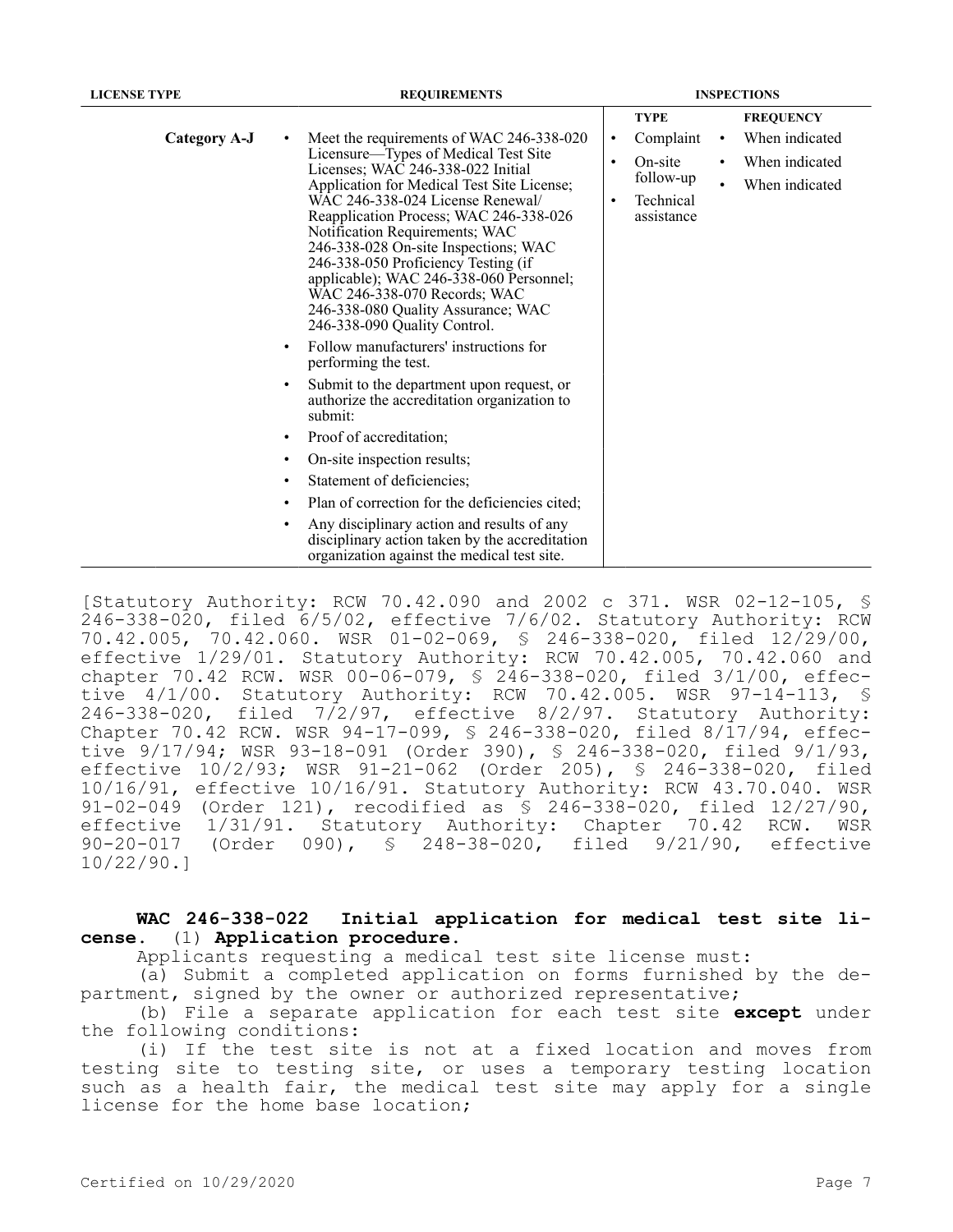(ii) If the medical test site is a not-for-profit or state or local government and performs a combination of fifteen or less of either waived or moderate complexity test procedures at different locations, the owner may file an application for a single license;

(c) Furnish full and complete information to the department in writing:

(i) Name, address, phone number, and federal tax ID number of the medical test site;

(ii) Name of owner;

(iii) Number and types of tests performed, planned, or projected;

(iv) Name and qualifications including educational background, training, and experience of the director;

(v) Names and qualifications including educational background, training, and experience of technical personnel, if requested by the department;

(vi) Name of proficiency testing program or programs used by the medical test site and a copy of the enrollment confirmation form, if applicable;

(vii) Methodologies for tests performed, if requested by the department; and

(viii) Other information as requested by the department;

(d) Submit the designated fee in the time period indicated, upon receipt of a fee statement from the department;

(e) If applying for an accredited license, submit proof of accreditation by an approved accreditation organization. If application has been made to an accreditation organization, submit a copy of the application, followed by proof of accreditation within eleven months of issuance of the medical test site license.

(2) **Issuing an initial license.**

(a) An initial license will be issued for a medical test site when the applicant:

(i) Submits a completed application and any information requested by the department;

(ii) Pays the designated license fee; and

(iii) Meets the requirements of chapter 70.42 RCW and this chapter.

(b) License expiration dates will be based on a two-year licensure cycle, expiring on June 30th of odd-numbered years. The license period for an initial license begins the day of the month that payment is received and expires on June 30th of odd-numbered years.

(c) For licenses issued for a period of less than two years, the license fee will be prorated for the remainder of the two-year cycle under WAC 246-338-990.

(d) The department may issue a provisional license valid for a period of up to two years when a medical test site applies for licensure for the first time.

(e) The department will terminate a provisional license at the time a two-year license for the medical test site is issued.

(f) License fees are listed under WAC 246-338-990.

[Statutory Authority: RCW 70.42.090. WSR 06-15-132, § 246-338-022, filed 7/19/06, effective 8/19/06. Statutory Authority: RCW 70.42.005, 70.42.060 and chapter 70.42 RCW. WSR 00-06-079, § 246-338-022, filed 3/1/00, effective 4/1/00.]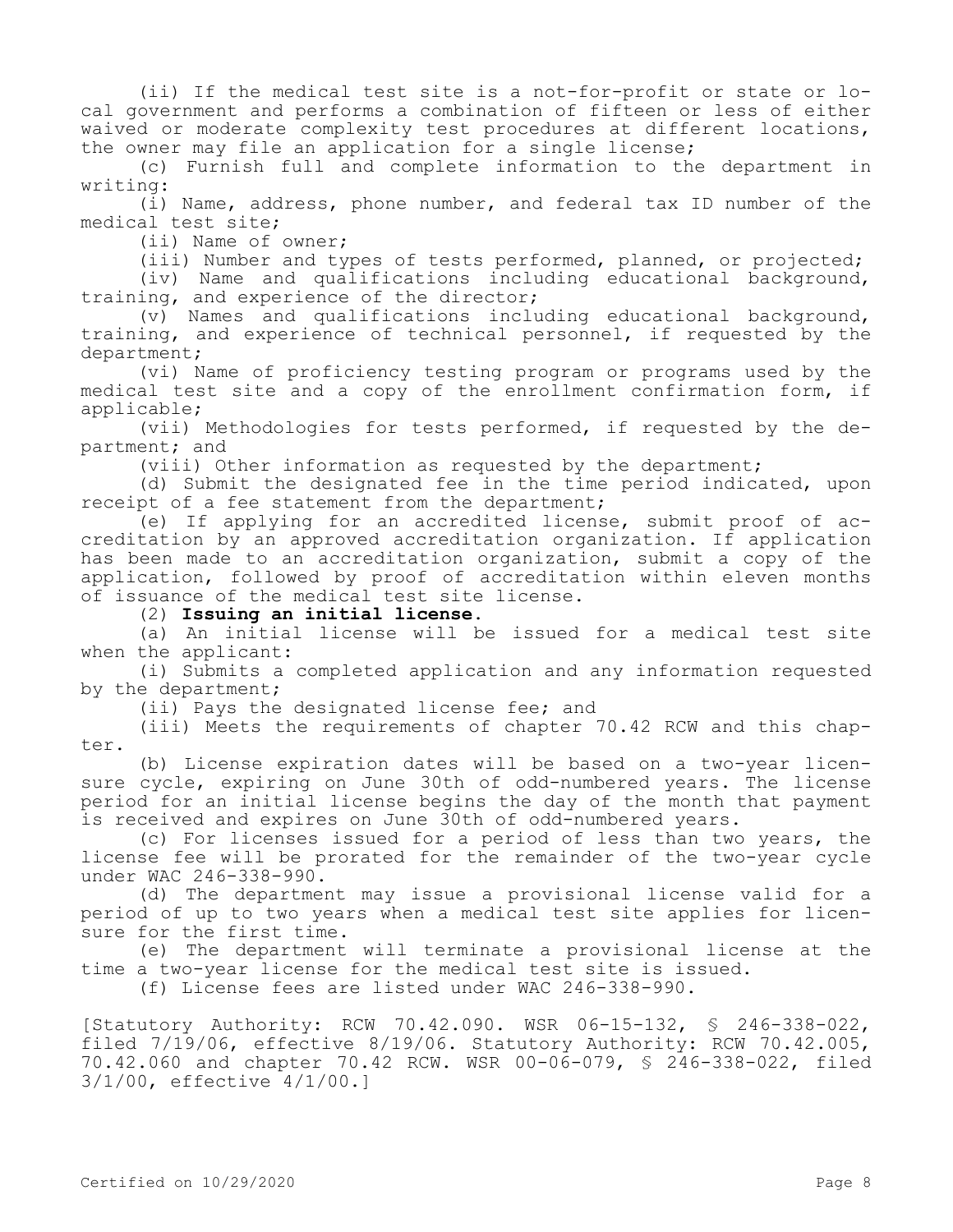**WAC 246-338-024 License renewal/reapplication process.** (1) The department will issue a renewal license for a medical test site when the owner:

(a) At least thirty days prior to the expiration date of the current license, submits a completed renewal application form, available from the department, in compliance with WAC 246-338-022(1) and submits the designated fee; and

(b) Meets the requirements of chapter 70.42 RCW and this chapter.

(2) A license is issued for a period of two years. License expiration dates are based on a two-year cycle, expiring on June 30th of odd-numbered years.

(3) For licenses issued for a period of less than two years, the license fee shall be prorated based on the two-year fees listed under WAC 246-338-990.

(4) The department may extend a license for a period not to exceed six months beyond the expiration date of the license.

(5) The department will require the owner of the medical test site to reapply for a license if proof of accreditation is not supplied to the department within eleven months of issuance of an accredited license.

(6) The owner or applicant of a medical test site must reapply for licensure within thirty days, if the acceptance of approval of the accreditation organization for the medical test site is denied or terminated.

(7) If at any time any of the changes listed in WAC 246-338-026 occur, the medical test site may require a different type of license than what the medical test site currently holds. If so, the owner must submit a reapplication form, within thirty days of the change, and pay applicable fees.

[Statutory Authority: RCW 70.42.090. WSR 06-15-132, § 246-338-024, filed 7/19/06, effective 8/19/06. Statutory Authority: RCW 70.42.005, 70.42.060 and chapter 70.42 RCW. WSR 00-06-079, § 246-338-024, filed 3/1/00, effective 4/1/00.]

**WAC 246-338-026 Notification requirements.** (1) The owner must notify the department in writing at least thirty days prior to the date of opening or closing the medical test site.

(2) The owner must notify the department in writing within thirty days of any changes in:

- (a) Name of site;
- (b) Director;
- (c) Location of site;
- (d) Tests, specialties, and subspecialties; and
- (e) Test methodologies.

(3) Proposed change of ownership. Transfer or reassignment of a license is prohibited without the department's approval, and must be initiated by the current owner sending a written notice to the department thirty days prior to transfer.

(a) The current owner of a medical test site must notify the department, in writing at least thirty days prior to the change and provide the following information:

(i) Name, address, and federal tax ID number of the medical test site;

(ii) Full name, address, and location of the current owner and prospective new owner; and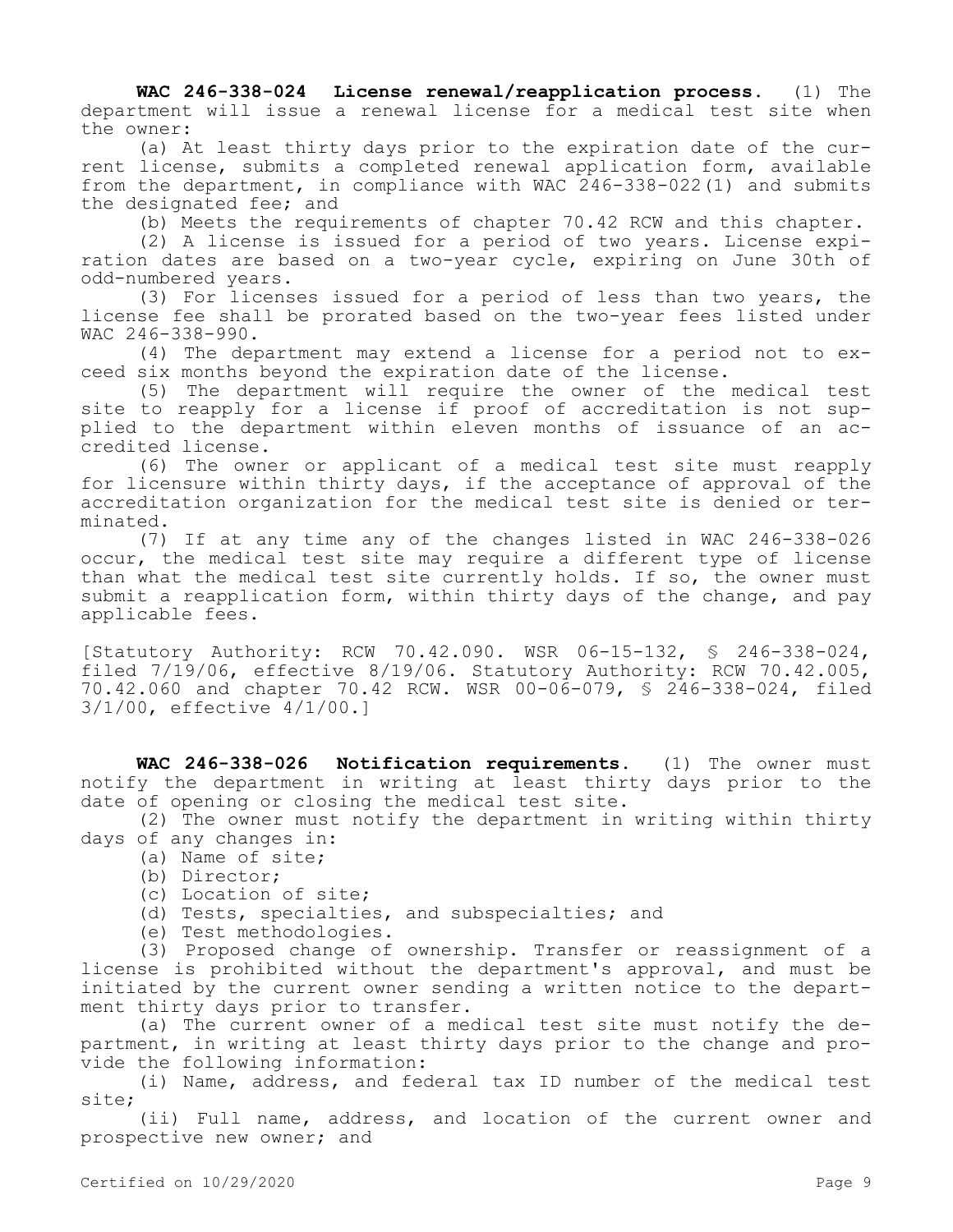(iii) The date of the proposed change of ownership.

(b) The prospective new owner must submit the following information at least thirty days prior to the change of ownership:

(i) New name and federal tax ID number of the medical test site;

(ii) Changes in technical personnel and supervisors;

(iii) Any changes in tests, specialties, and subspecialties; and (iv) Other information as requested by the department.

(4) The medical test site must authorize an approved accreditation organization to notify the department of the test site's compliance with the standards of the accreditation organization.

(5) The owner of an accredited license must notify the department in writing within thirty days of the medical test site having its accreditation denied or terminated by the accreditation organization or voluntarily dropping its accreditation status.

(6) The owner must notify the department in writing within thirty days of any convictions of fraud and abuse, false billing, or kickbacks under state or federal law.

[Statutory Authority: RCW 70.42.005, 70.42.060 and chapter 70.42 RCW. WSR 00-06-079, § 246-338-026, filed 3/1/00, effective 4/1/00.]

**WAC 246-338-028 On-site inspections.** (1) The department may conduct an on-site review of a licensee or applicant at any time to determine compliance with chapter 70.42 RCW and this chapter as described in Table 020-1.

(2) The department may at any time examine records of the medical test site to determine compliance with chapter 70.42 RCW and this chapter.

(3) The department will:

(a) Provide written notice of deficiencies to the medical test site;

(b) Allow the owner a reasonable period of time, not to exceed sixty days after department approval of the written plan of correction, to correct a deficiency unless the deficiency is an immediate threat to public health, safety, or welfare; and

(c) Impose a directed plan of correction or a partial directed plan of correction as an alternative sanction for any laboratory that has serious deficiencies per 42 C.F.R. 493.1832 and RCW 43.05.100.

(4) The medical test site must:

(a) Present a written plan of correction to the department within fourteen days following the date of postmark of the notice of deficiencies;

(b) Comply with the written plan of correction within a specified time, not to exceed sixty days, after department approval of the written plan of correction which must detail how and when the medical test site will correct the deficiencies;

(c) Submit to inspections by CMS or CMS agents as a condition of licensure for the purpose of validation or in response to a complaint against the medical test site;

(d) Authorize the department to release all records and information requested by CMS to CMS or CMS agents;

(e) Cooperate with any on-site review conducted by the department; and

(f) Authorize the accreditation organization to submit, upon request of the department:

(i) On-site inspection results;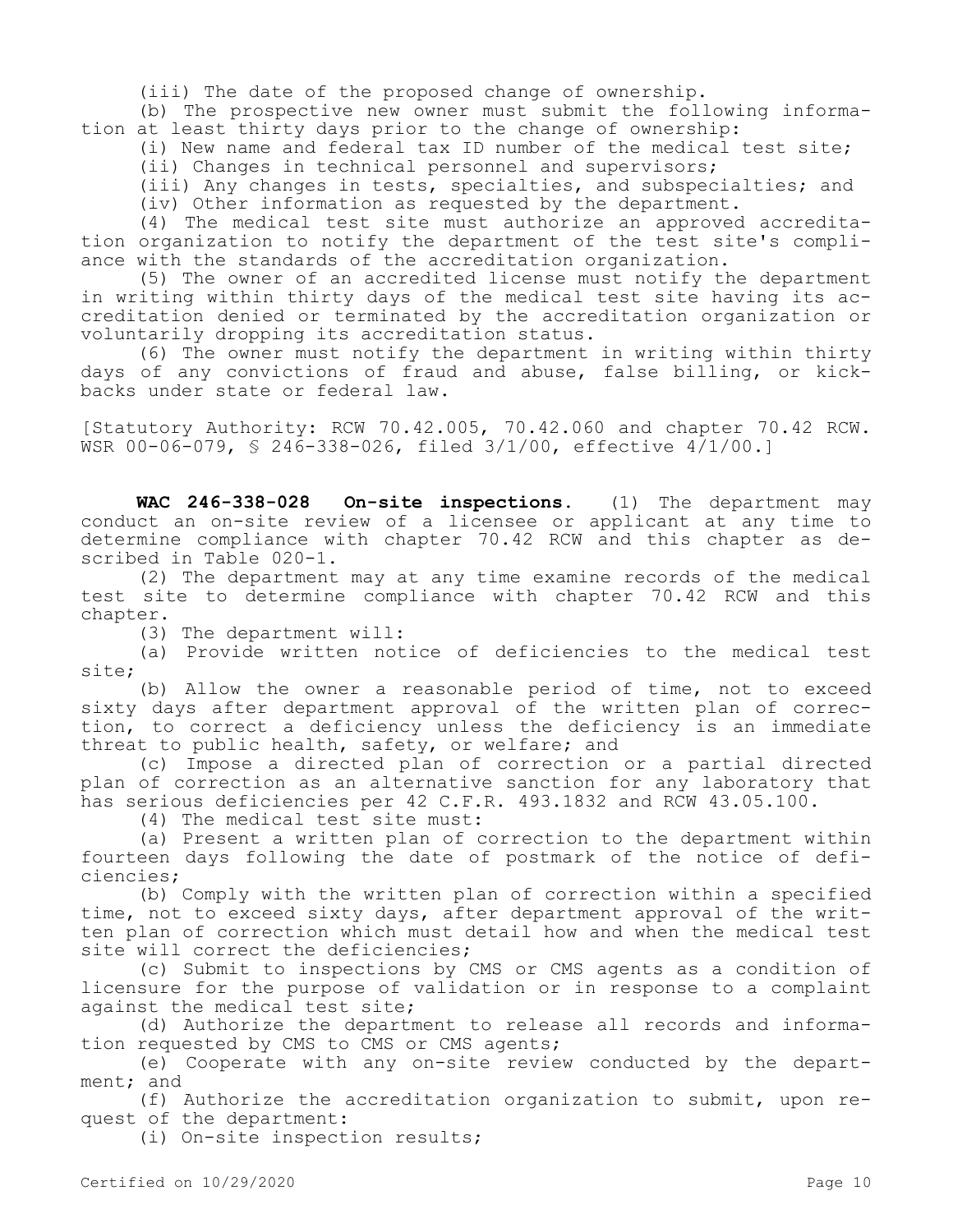(ii) Reports of deficiencies;

(iii) Plans of corrections for deficiencies cited;

(iv) Any disciplinary or enforcement action taken by the accreditation organization against the medical test site and results of any disciplinary or enforcement action taken by the accreditation organization against the medical test site; and

(v) Any records or other information about the medical test site required for the department to determine whether or not standards are consistent with chapter 70.42 RCW and this chapter.

[Statutory Authority: RCW 70.42.220, 43.70.041, and 42 C.F.R. 493.1291(l), 1832, 1241(b), 1299, 1256 (2)(iv, v), 1273(a). WSR 16-18-073, § 246-338-028, filed 9/2/16, effective 10/3/16. Statutory Authority: RCW 70.42.005 and 42 C.F.R. Part 493. WSR 05-04-040, § 246-338-028, filed 1/27/05, effective 3/19/05. Statutory Authority: RCW 70.42.005, 70.42.060. WSR 01-02-069, § 246-338-028, filed 12/29/00, effective 1/29/01. Statutory Authority: RCW 70.42.005, 70.42.060 and chapter 70.42 RCW. WSR 00-06-079, § 246-338-028, filed 3/1/00, effective 4/1/00.]

**WAC 246-338-040 Approval of accreditation organizations.** (1) The department will recognize the accreditation organizations granted deemed status by CMS.

(2) The CMS-approved accreditation organizations are:

(a) American Association of Blood Banks (AABB);

(b) American Osteopathic Association (AOA);

(c) American Society of Histocompatibility and Immunogenetics (ASHI);

(d) College of American Pathologists (CAP);

(e) COLA; and

(f) Joint Commission on Accreditation of Healthcare Organizations (JCAHO).

(3) The accreditation organizations must:

(a) Allow the department to have jurisdiction to investigate complaints, do random on-site validation inspections, and take disciplinary action against a medical test site if indicated;

(b) Notify the department within fifteen days of any medical test site that:

(i) Has had its accreditation withdrawn, revoked, or limited;

(ii) Is sanctioned as a result of a routine inspection or complaint investigation; or

(iii) When adverse action has been taken for unsuccessful proficiency testing performance;

(c) Notify the department within five days of any deficiency that jeopardizes the public health, safety, or welfare; and

(d) Provide the department with a list of inspection schedules, as requested, for the purpose of conducting on-site validation inspections.

(4) The department will:

(a) Revoke deemed status from any organization which has deeming authority removed by CMS; and

(b) Notify the medical test site if approval of an accreditation organization is withdrawn by the department.

[Statutory Authority: RCW 70.42.005 and 42 C.F.R. Part 493. WSR 05-04-040, § 246-338-040, filed 1/27/05, effective 3/19/05. Statutory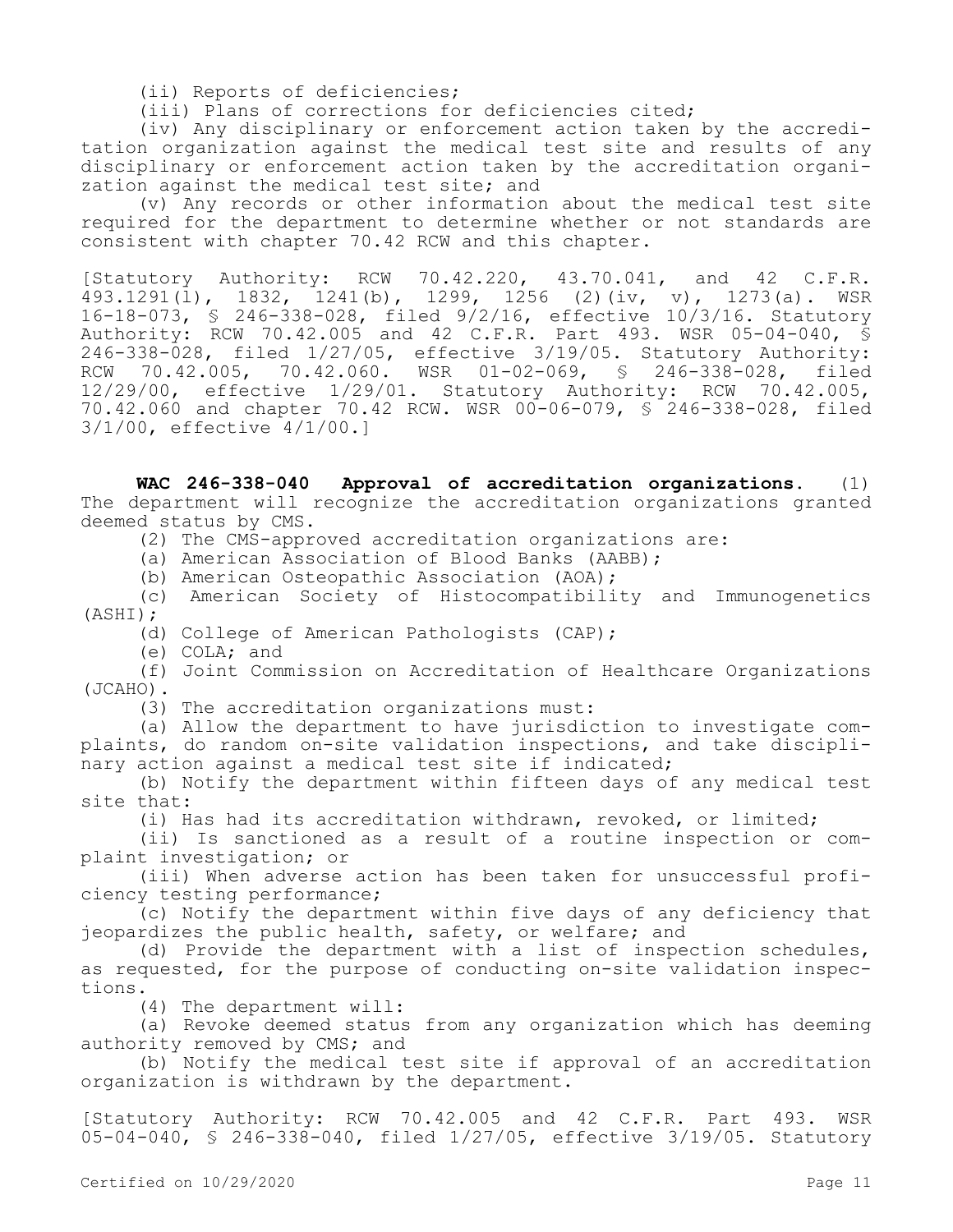Authority: RCW 70.42.005, 70.42.060 and chapter 70.42 RCW. WSR 00-06-079, § 246-338-040, filed  $3/1/00$ , effective  $4/1/00$ . Statutory<br>Authority: Chapter 70.42 RCW. WSR 93-18-091 (Order 390), § Chapter 70.42 RCW. WSR 93-18-091 (Order 390), § 246-338-040, filed 9/1/93, effective 10/2/93; WSR 91-21-062 (Order 205), § 246-338-040, filed 10/16/91, effective 10/16/91. Statutory Authority: RCW 43.70.040. WSR 91-02-049 (Order 121), recodified as § 246-338-040, filed 12/27/90, effective 1/31/91. Statutory Authority: Chapter 70.42 RCW. WSR 90-20-017 (Order 090), § 248-38-040, filed 9/21/90, effective 10/22/90.]

**WAC 246-338-050 Proficiency testing.** (1) All licensed medical test sites, excluding those granted a certificate of waiver, must: (a) Comply with federal proficiency testing requirements listed

in 42 C.F.R. Part 493 - Laboratory Requirements, Subparts H and I;

(b) Submit to the department a copy of proficiency testing enrollment confirmation form(s) for the tests the medical test site will perform during the following calendar year, by December 31st of each year; and

(c) Authorize the proficiency testing program to release to the department all data required to determine the medical test site's compliance with this section.

(2) The department will:

(a) Recognize only those proficiency testing programs approved by HHS; and

(b) Furnish, upon request:

(i) A copy of 42 C.F.R. Part 493 Subparts H and I;

(ii) A list of the proficiency testing programs approved by HHS; and

(iii) A list of tests that must be covered by proficiency testing.

(3) The department will evaluate proficiency testing results by using the following criteria:

(a) An evaluation of scores for the last three testing events of proficiency testing samples including:

(i) Tests;

(ii) Subspecialties; and

(iii) Specialties;

(b) Maintenance of a minimum acceptable score of eighty percent for all tests, subspecialties, and specialties except one hundred percent for:

(i) ABO grouping and Rh typing;

(ii) Compatibility testing; and

(iii) Antihuman immunodeficiency virus;

(c) Unsatisfactory performance occurs when:

(i) Unsatisfactory scores are obtained in any specialty or subspecialty in a testing event; or

(ii) An unsatisfactory score is obtained on a single test in a testing event.

(4) Unsatisfactory performance on two of any three successive testing events is considered unsuccessful participation, and will result in the following actions:

(a) The department will mail a letter to the director stating that the medical test site may choose to:

(i) Discontinue patient testing for the identified test, specialty or subspecialty; or

(ii) Follow a directed plan of correction; and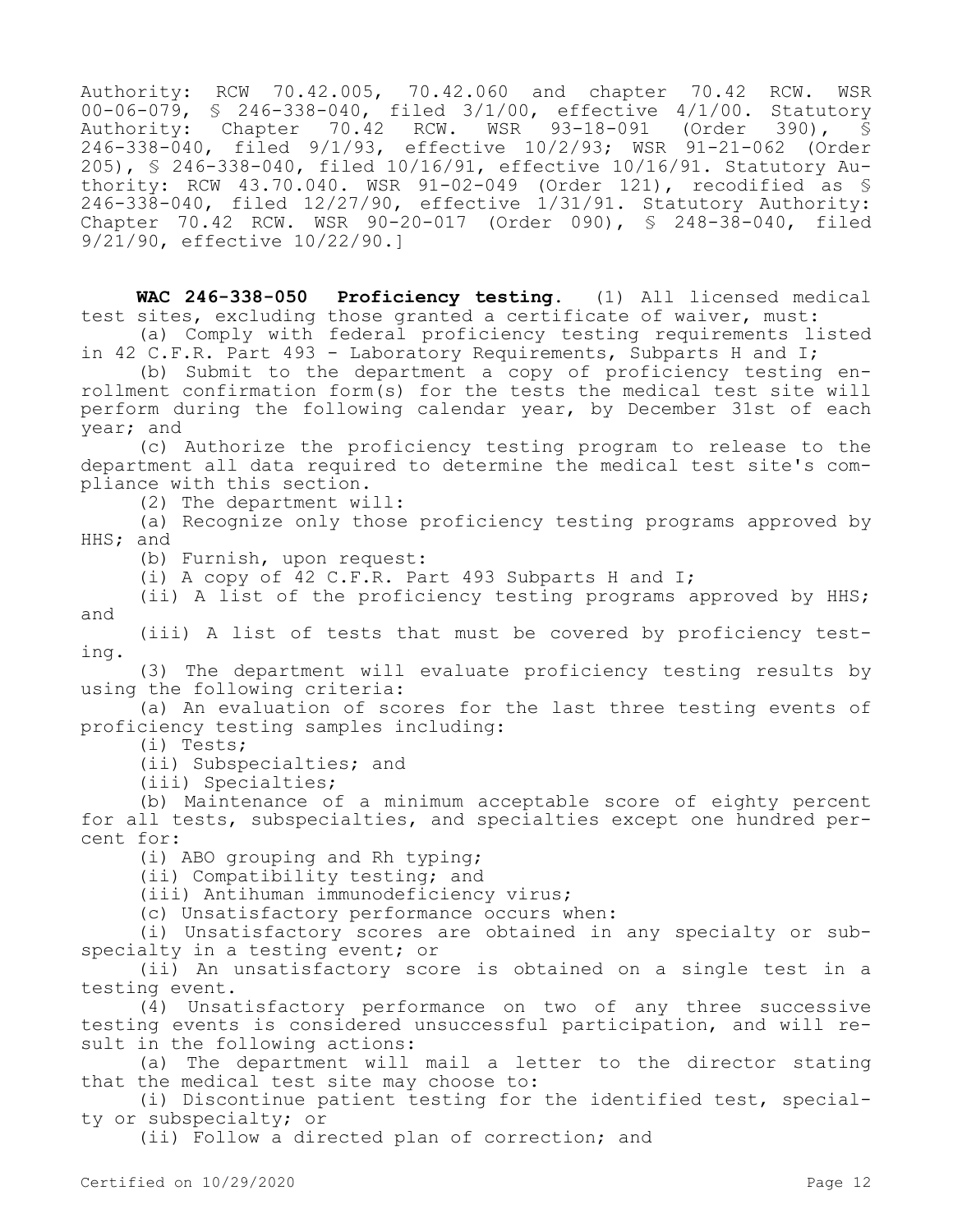(b) The medical test site must notify the department, within fifteen days of receipt of the notice of the decision to:

(i) Discontinue testing patient specimens for the identified test, subspecialty or specialty; or

(ii) Agree to a directed plan of correction.

(5) Continued unsatisfactory performance for a test, specialty or subspecialty in either of the next two consecutive sets of proficiency testing samples, after completing a directed plan of correction, will result in the following action:

(a) The department will send, by certified mail, a notice to the owner and director of the medical test site to cease performing the identified test, subspecialty, or specialty; and

(b) The owner must notify the department in writing within fifteen days of the receipt of the notice of the decision to voluntarily stop performing tests on patient specimens for the identified test, subspecialty, or specialty.

(6) The owner may petition the department for reinstatement of approval to perform tests on patient specimens after demonstrating satisfactory performance on two successive testing events of proficiency testing samples for the identified test, subspecialty, or specialty.

(7) The department will notify the owner in writing, within fifteen days of receipt of petition, of the decision related to the request for reinstatement.

[Statutory Authority: RCW 70.42.005 and 42 C.F.R. Part 493. WSR 05-04-040, § 246-338-050, filed 1/27/05, effective 3/19/05. Statutory Authority: RCW 70.42.005, 70.42.060 and chapter 70.42 RCW. WSR 00-06-079, § 246-338-050, filed 3/1/00, effective 4/1/00. Statutory Authority: Chapter 70.42 RCW. WSR 94-17-099, § 246-338-050, filed 8/17/94, effective 9/17/94; WSR 93-18-091 (Order 390), § 246-338-050, filed 9/1/93, effective 10/2/93; WSR 91-21-062 (Order 205), § 246-338-050, filed 10/16/91, effective 10/16/91. Statutory Authority: RCW 43.70.040. WSR 91-02-049 (Order 121), recodified as § 246-338-050, filed 12/27/90, effective 1/31/91. Statutory Authority: Chapter 70.42 RCW. WSR 90-20-017 (Order 090), § 248-38-050, filed 9/21/90, effective 10/22/90.]

**WAC 246-338-060 Personnel.** (1) Medical test site owners must: (a) Have a director responsible for the overall technical supervision and management of the test site personnel including oversight of the performance of test procedures and reporting of test results;

(b) Have technical personnel, competent to perform tests and report test results; and

(c) Meet the standards for personnel qualifications and responsibilities in compliance with federal regulation, as listed in 42 C.F.R. Part 493 Subpart M - Personnel for Non-waived Testing.

(2) The department will furnish a copy of 42 C.F.R. Part 493 Subpart M upon request.

(3) Medical test site directors must:

(a) Establish and approve policies for:

(i) Performing, recording, and reporting of tests;

(ii) Maintaining an ongoing quality assurance program;

(iii) Supervision of testing; and

(iv) Compliance with chapter 70.42 RCW and this chapter;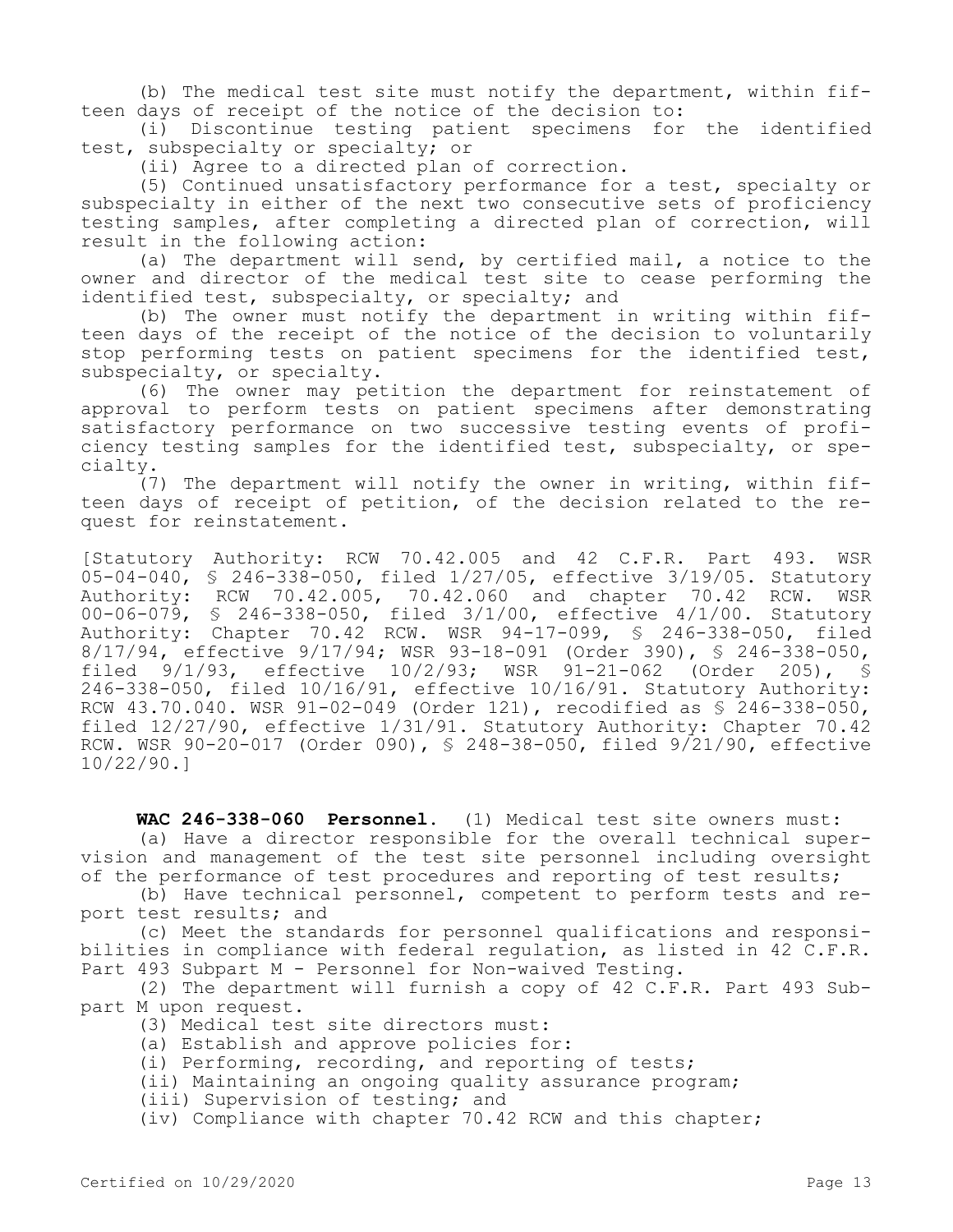(b) Evaluate, verify, and document the following related to technical personnel:

(i) Education, experience, and training in test performance and reporting test results;

(ii) Sufficient numbers to cover the scope and complexity of the services provided;

(iii) Access to training appropriate for the type and complexity of the test site services offered; and

(iv) Maintenance of competency to perform test procedures and report test results;

(c) Be present, on call, or delegate the duties of the director to an on-site technical person during testing.

[Statutory Authority: RCW 70.42.005 and 42 C.F.R. Part 493. WSR  $05-04-040$ , § 246-338-060, filed  $1/27/05$ , effective 3/19/05. Statutory Authority: RCW 70.42.005, 70.42.060. WSR 01-02-069, § 246-338-060, filed 12/29/00, effective 1/29/01. Statutory Authority: RCW 70.42.005, 70.42.060 and chapter 70.42 RCW. WSR 00-06-079, § 246-338-060, filed 3/1/00, effective 4/1/00. Statutory Authority: RCW 70.42.005. WSR 97-14-113, § 246-338-060, filed  $7/2/97$ , effective 8/2/97. Statutory Authority: Chapter 70.42 RCW. WSR 93-18-091 (Order 390), § 246-338-060, filed 9/1/93, effective 10/2/93; WSR 91-21-062 (Order 205), § 246-338-060, filed 10/16/91, effective 10/16/91. Statutory Authority: RCW 43.70.040. WSR 91-02-049 (Order 121), recodified as § 246-338-060, filed 12/27/90, effective 1/31/91. Statutory Authority: Chapter 70.42 RCW. WSR 90-20-017 (Order 090), § 248-38-060, filed 9/21/90, effective 10/22/90.]

**WAC 246-338-070 Records.** Medical test sites must maintain records as described in this section.

(1) REQUISITIONS must include the following information, in written or electronic form:

(a) Patient name, identification number, or other method of patient identification;

(b) Name and address or other suitable identifiers of the authorized person ordering the test. The laboratory may accept oral requests for laboratory tests if it solicits a written or electronic authorization within thirty days of the oral request and maintains the authorization or documentation of its efforts to obtain the authorization;

(c) Date of specimen collection, and time, if appropriate;

- (d) Source of specimen, if appropriate;
- (e) Type of test ordered;
- (f) Sex, and age or date of birth, of the patient; and

(g) For cytology and histopathology specimens:

(i) Pertinent clinical information; and

(ii) For Pap smears:

(A) Date of last menstrual period; and

(B) Indication whether the patient had a previous abnormal report, treatment, or biopsy.

(2) TEST RECORD SYSTEMS MUST:

(a) Consist of instrument printouts, worksheets, accession logs, corrective action logs, and other records that ensure reliable identification of patient specimens as they are processed and tested to assure that accurate test results are reported; and

(b) Include: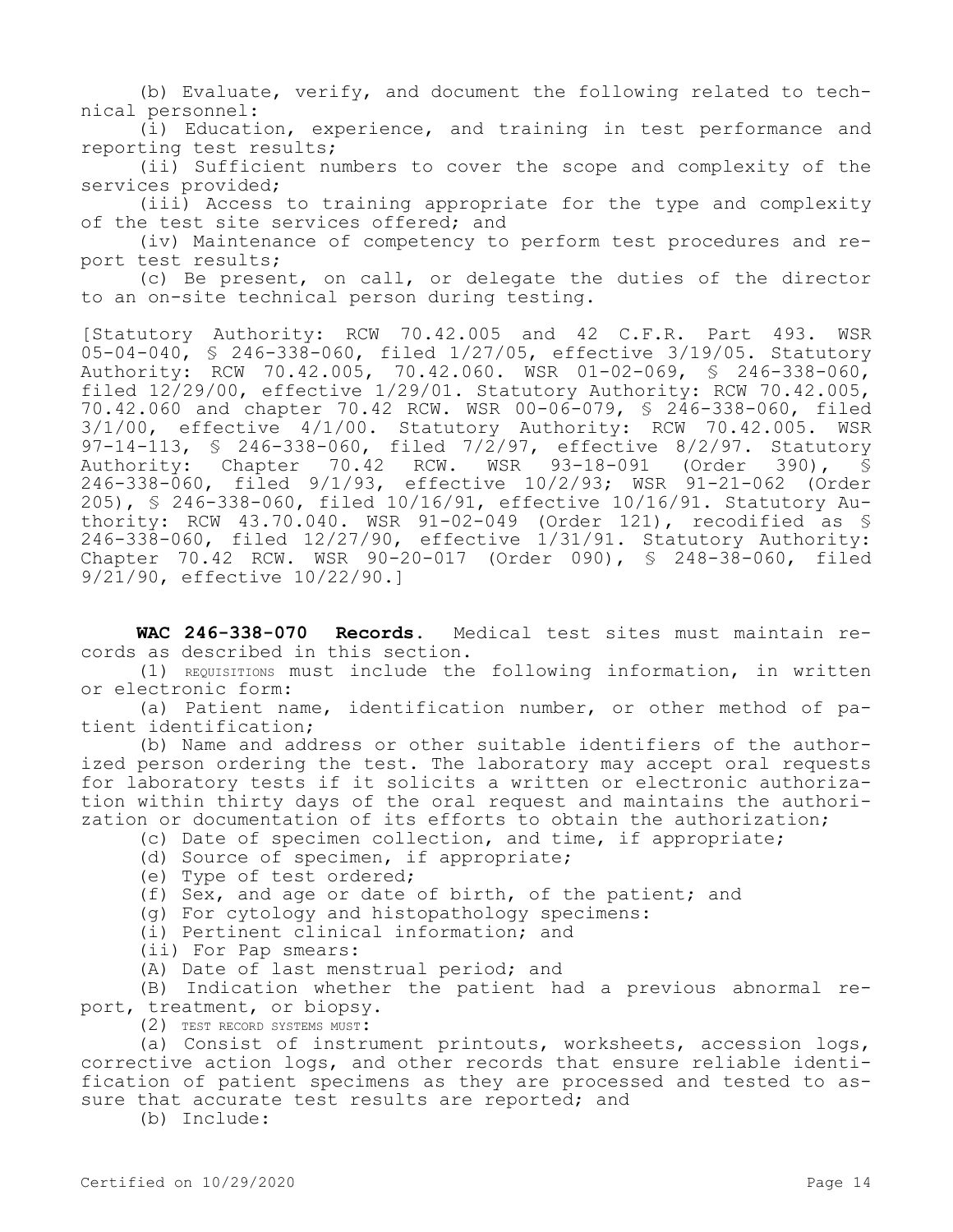(i) The patient's name or other method of specimen identification;

(ii) The date and time the specimen was received;

(iii) The reason for specimen rejection or limitation;

(iv) The date of specimen testing; and

(v) The identification of the personnel who performed the test.

(3) TEST REPORTS must:

(a) Be maintained in a manner permitting identification and reasonable accessibility;

(b) Except as provided in WAC 246-338-070 (3)(c) be released only to authorized persons or designees;

(c) Upon a request by a patient or patient's personal representative, the laboratory may provide patients, their personal representatives, and those persons specified under  $45$  C.F.R. 164.524 (c)(3)(ii), with access to completed test reports that, using the laboratory's authentication process, can be identified as belonging to that patient;

(d) Include:

(i) Name and address of the medical test site, or where applicable, the name and address of each medical test site performing each test;

(ii) Patient's name and identification number, or a unique patient identifier and identification number;

(iii) Date reported;

(iv) Time reported, if appropriate;

(v) Specimen source, when appropriate, and any information regarding specimen rejection or limitation; and

(vi) Name of the test performed, test result, and units of measurement, if applicable.

(4) CYTOLOGY REPORTS must:

(a) Distinguish between unsatisfactory specimens and negative results;

(b) Provide narrative descriptions for any abnormal results, such as the 2001 Bethesda system of terminology as published in the *Journal of the American Medical Association,* 2002, Volume 287, pages 2114-2119; and

(c) Include the signature or initials of the technical supervisor, or an electronic signature authorized by the technical supervisor, for nongynecological preparations and gynecological preparations interpreted to be showing reactive or reparative changes, atypical squamous or glandular cells of undetermined significance, or to be in the premalignant (dysplasia, cervical intraepithelial neoplasia or all squamous intraepithelial neoplasia lesions including human papillomavirus-associated changes) or malignant category.

(5) HISTOPATHOLOGY REPORTS must include the signature or initials of the technical supervisor or an electronic signature authorized by the technical supervisor on all reports. Reports must be signed by the same qualified individual who performs the diagnostic interpretation and evaluation, and must utilize appropriate terminology such as the SnoMed system.

(6) CYTOGENETICS REPORTS must:

(a) Use the International System for Human Cytogenetic Nomenclature on final reports;

(b) Include the number of cells counted and analyzed; and

(c) Include a summary and interpretation of the observations.

(7) If a specimen is referred to another laboratory for testing, the medical test site must: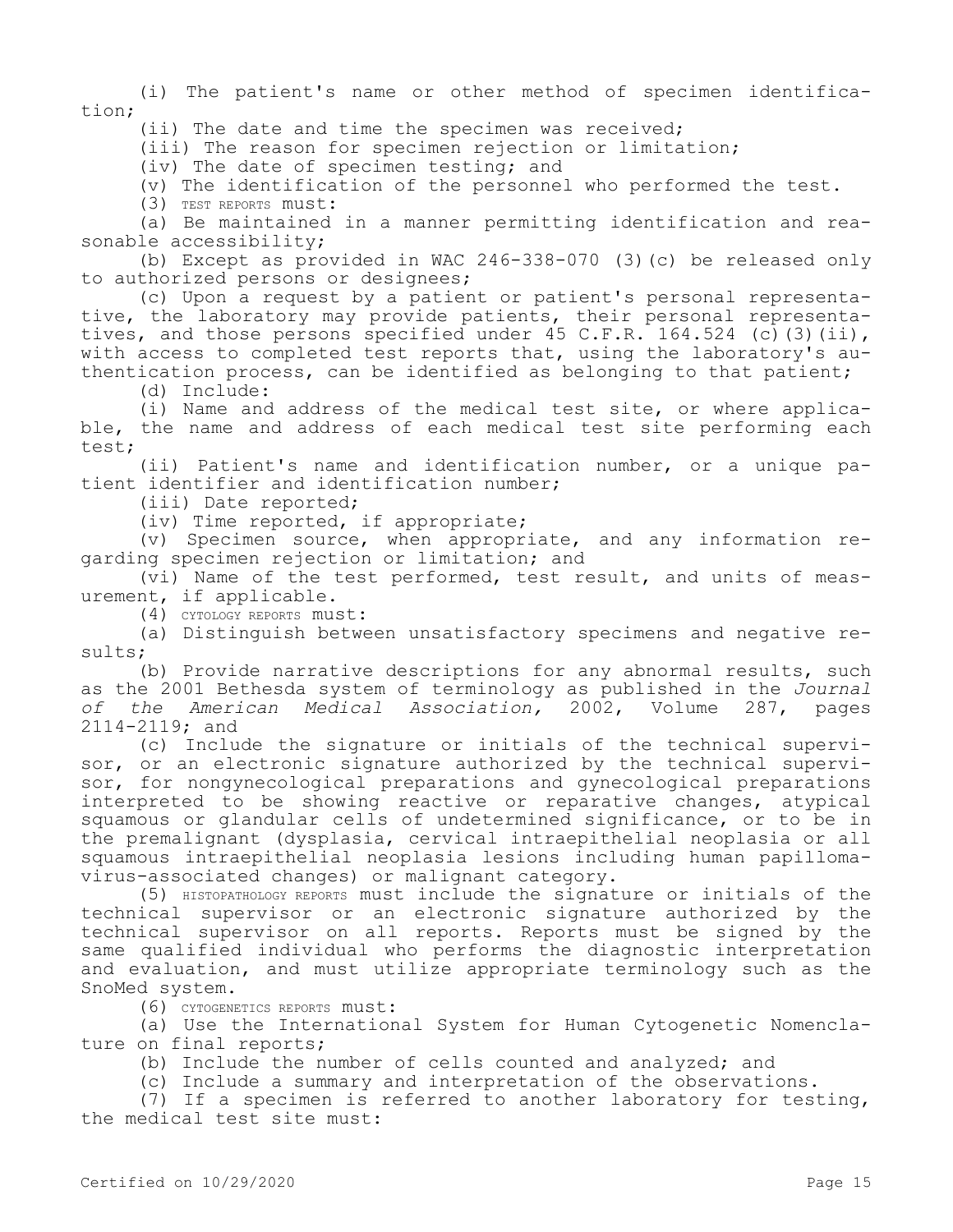(a) Report the essential elements of the referred test results without alterations that could affect the clinical interpretation of the results; and

(b) Retain or be able to produce an exact duplicate of each testing report from the referral laboratory.

(8) The medical test site must retain records, slides, and tissues as described in Table 070-1, under storage conditions that ensure proper preservation.

(9) If the medical test site ceases operation, it must make provisions to ensure that all records and, as applicable, slides, blocks and tissue are retained and available for the time frames specified in Table 070-1.

|     |                                                                  | Two Years                                                                                                                                                                                                                                                                                                                                                                                                                                                                                                     | Five Years                                                                                                                                                         | Ten Years                                                                                                                            |  |
|-----|------------------------------------------------------------------|---------------------------------------------------------------------------------------------------------------------------------------------------------------------------------------------------------------------------------------------------------------------------------------------------------------------------------------------------------------------------------------------------------------------------------------------------------------------------------------------------------------|--------------------------------------------------------------------------------------------------------------------------------------------------------------------|--------------------------------------------------------------------------------------------------------------------------------------|--|
| (a) | <b>General Requirements</b><br>for all Laboratory<br>Specialties | Test requisitions or<br>$\bullet$<br>equivalent;<br>Test records, including<br>$\bullet$<br>instrument printouts if<br>applicable;<br>Test reports;<br>$\bullet$<br>Quality control<br>$\bullet$<br>records;<br>Quality assurance<br>$\bullet$<br>records;<br>Proficiency testing<br>$\bullet$<br>records;<br>Hard copy of report,<br>$\bullet$<br>or ability to reproduce<br>a copy, for all<br>specimens referred for<br>testing; and<br>Discontinued<br>$\bullet$<br>procedures for all<br>specialty areas |                                                                                                                                                                    |                                                                                                                                      |  |
| (b) | <b>Transfusion Services</b>                                      |                                                                                                                                                                                                                                                                                                                                                                                                                                                                                                               | Test requisitions or<br>$\bullet$<br>equivalent;<br>Test records:<br>$\bullet$<br>Test reports;<br>Quality control records;<br>and<br>Quality assurance<br>records | Individual product<br>$\bullet$<br>records*                                                                                          |  |
| (c) | Cytology                                                         |                                                                                                                                                                                                                                                                                                                                                                                                                                                                                                               | All cytology slides,<br>from date of<br>examination of the slide                                                                                                   | All cytology reports<br>$\bullet$                                                                                                    |  |
| (d) | Histopathology/Oral<br>Pathology                                 | Specimen blocks,<br>$\bullet$<br>from date of<br>examination                                                                                                                                                                                                                                                                                                                                                                                                                                                  |                                                                                                                                                                    | All histopathology<br>$\bullet$<br>and oral pathology<br>reports; and<br>Stained slides, from<br>date of examination<br>of the slide |  |
| (e) | Histopathology/Oral<br>Pathology-Tissues                         | Retain remnants of tissue specimens in an appropriate preserved state until the portions<br>submitted for microscopic examination have been examined and diagnosed                                                                                                                                                                                                                                                                                                                                            |                                                                                                                                                                    |                                                                                                                                      |  |
| (f) | Instrument/method<br>Validation Studies                          | For life of instrument/method plus two years                                                                                                                                                                                                                                                                                                                                                                                                                                                                  |                                                                                                                                                                    |                                                                                                                                      |  |

**Table 070-1 Record/Slide/Tissue Retention Schedule**

\* Must be retained for no less than ten years in accordance with 21 C.F.R. 606.160 (7)(d).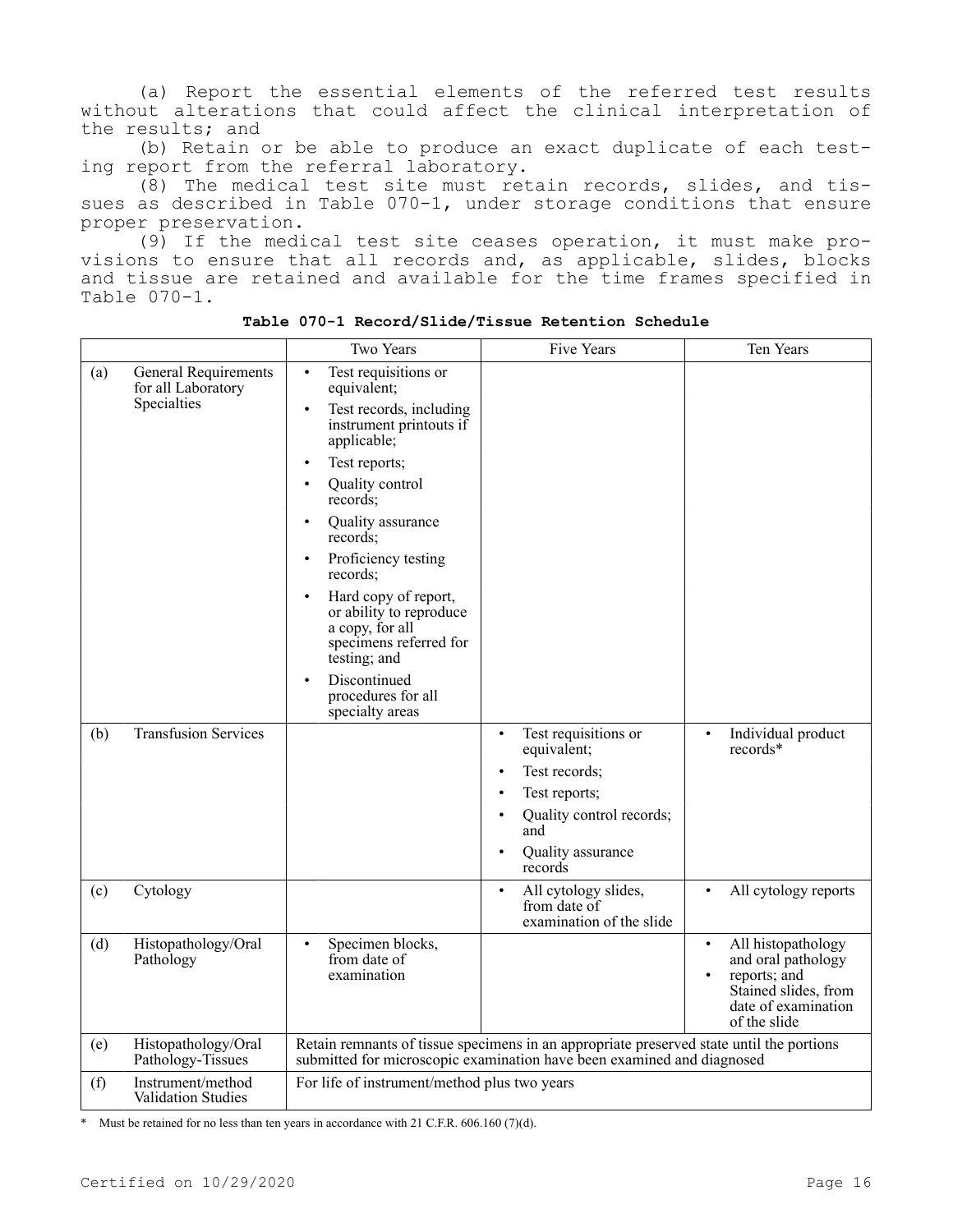[Statutory Authority: RCW 70.42.220, 43.70.041, and 42 C.F.R. 493.1291(l), 1832, 1241(b), 1299, 1256 (2)(iv, v), 1273(a). WSR 16-18-073, § 246-338-070, filed 9/2/16, effective 10/3/16. Statutory Authority: RCW 70.42.220, 42 C.F.R. 493.1273 (d) and (e), and 21 C.F.R. 606.160 (b)(3)(ii), (v), and (7)(d) a. WSR 14-09-001, § 246-338-070, filed 4/2/14, effective 5/3/14. Statutory Authority: RCW 70.42.005 and 42 C.F.R. Part 493. WSR 05-04-040, § 246-338-070, filed 1/27/05, effective 3/19/05. Statutory Authority: RCW 70.42.005, 70.42.060. WSR 01-02-069, § 246-338-070, filed 12/29/00, effective 1/29/01. Statutory Authority: RCW 70.42.005, 70.42.060 and chapter 70.42 RCW. WSR 00-06-079, § 246-338-070, filed 3/1/00, effective<br>4/1/00. Statutory Authority: RCW 70.42.005. WSR 97-14-113, § Authority: RCW 70.42.005. WSR 246-338-070, filed 7/2/97, effective 8/2/97. Statutory Authority: Chapter 70.42 RCW. WSR 93-18-091 (Order 390), § 246-338-070, filed 9/1/93, effective 10/2/93; WSR 91-21-062 (Order 205), § 246-338-070, filed 10/16/91, effective 10/16/91. Statutory Authority: RCW 43.70.040. WSR 91-02-049 (Order 121), recodified as § 246-338-070, filed 12/27/90, effective 1/31/91. Statutory Authority: Chapter 70.42 RCW. WSR 90-20-017 (Order 090), § 248-38-070, filed 9/21/90, effective 10/22/90.]

**WAC 246-338-080 Quality assurance.** Each medical test site performing moderate complexity (including PPMP) or high complexity testing, or any combination of these tests, must establish and follow written policies and procedures for a comprehensive quality assurance program. The quality assurance program must be designed to monitor and evaluate the ongoing and overall quality of the total testing process (preanalytic, analytic, postanalytic). The medical test site's quality assurance program must evaluate the effectiveness of its policies and procedures; identify and correct problems; assure the accurate, reliable, and prompt reporting of test results; and assure the adequacy and competency of the staff. As necessary, the medical test site must revise policies and procedures based upon the results of those evaluations. The medical test site must meet the standards as they apply to the services offered, complexity of testing performed and test results reported, and the unique practices of each testing entity. All quality assurance activities must be documented.

(1) The medical test site must establish and implement a written quality assurance plan, including policies and procedures, designed to:

(a) Monitor, evaluate, and review quality control data, proficiency testing results, and test results, including biannual verification of:

(i) Accuracy of test results for:

(A) Tests that are not covered by proficiency testing;

(B) Tests that are covered by proficiency testing but have unsatisfactory scores, are not scored by the proficiency testing program, or where scoring does not reflect actual test performance (e.g., the proficiency testing program does not obtain the agreement required for scoring); and

(ii) Relationship between test results when the medical test site performs the same test on different instruments or at different locations within the medical test site;

(b) Identify and correct problems;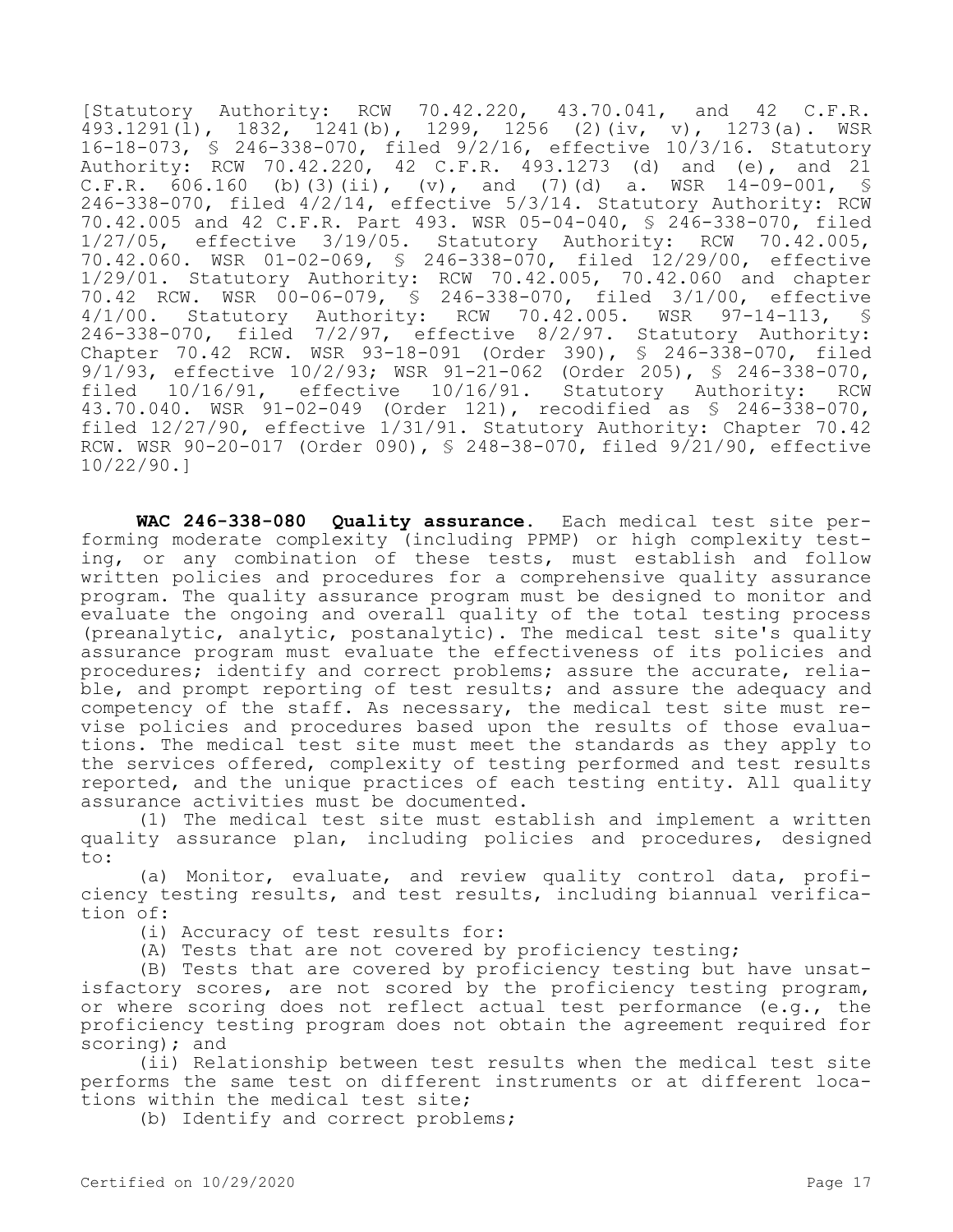(c) Establish and maintain accurate, reliable, and prompt reporting of test results;

(d) Verify all tests performed and reported by the medical test site conform to specified performance criteria in quality control under WAC 246-338-090;

(e) Establish and maintain the adequacy and competency of the technical personnel; and

(f) Establish and follow written policies and procedures that ensure positive identification and optimum integrity of a patient's specimen from the time of collection or receipt of the specimen through completion of testing and reporting of results.

(2) The quality assurance plan must include mechanisms or systems to:

(a) Establish and apply criteria for specimen acceptance and rejection;

(b) Notify the appropriate individuals as soon as possible when test results indicate potential life-threatening conditions;

(c) Assess problems identified during quality assurance reviews and discuss them with the appropriate staff;

(d) Evaluate all test reporting systems to verify accurate and reliable reporting, transmittal, storage, and retrieval of data;

(e) Document all action taken to identify and correct problems or potential problems;

(f) Issue corrected reports when indicated;

(g) Provide appropriate instructions for specimen collection, handling, preservation, and transportation;

(h) Ensure that specimens are properly labeled, including patient name or unique patient identifier and, when appropriate, specimen source;

(i) Ensure confidentiality of patient information throughout all phases of the testing process; and

(j) Provide clients updates of testing changes that would affect test results or the interpretation of test results.

(3) The medical test site must establish criteria for and maintain appropriate documentation of any remedial action taken in response to quality control, quality assurance, personnel, proficiency testing, and transfusion reaction investigations.

(4) When results of control or calibration materials fail to meet the established criteria for acceptability, the medical test site must have a system in place to determine if patient test results have been adversely affected. The system must include:

(a) A review of all patient test results obtained in the unacceptable test run; and

(b) A review of all patient test results since the last acceptable test run.

(5) The medical test site must have a system in place to assure:

(a) All complaints and problems reported to the medical test site are documented and investigated when appropriate; and

(b) Corrective actions are instituted as necessary.

(6) The owner must:

(a) Maintain adequate space, facilities, and essential utilities for the performance and reporting of tests;

(b) Ensure that molecular amplification procedures that are not contained in closed systems have a unidirectional workflow. This must include separate areas for specimen preparation, amplification and production detection, and as applicable, reagent preparation;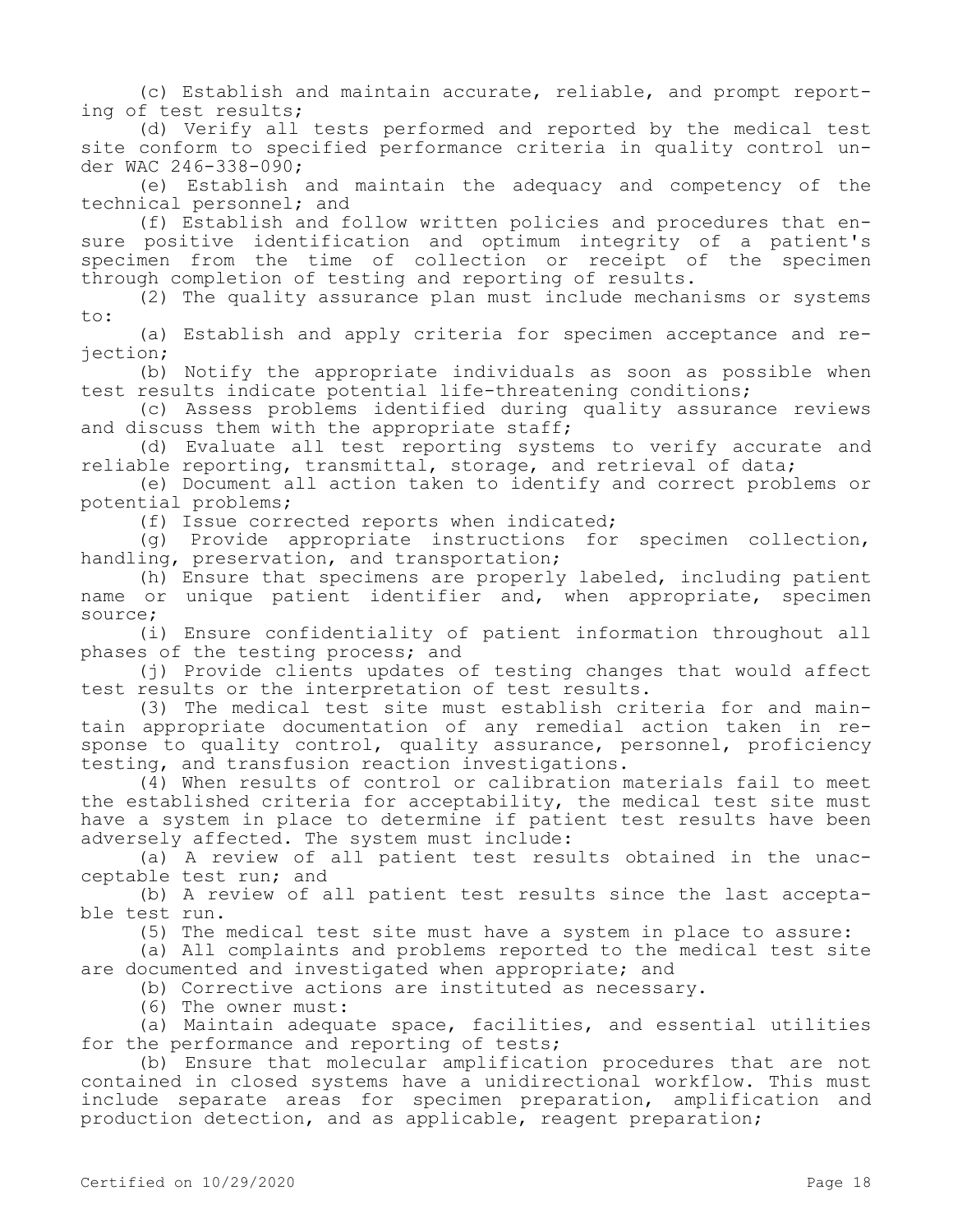(c) Establish, make accessible, and observe safety precautions to ensure protection from physical, chemical, biochemical, and electrical hazards and biohazards; and

(d) Establish and implement policies and procedures for infectious and hazardous medical wastes consistent with local, state, and federal authorities.

(7) Information that must be available to authorized persons ordering or utilizing the test results includes:

 $(a)$  A list of test methods, including performance specifications;

- (b) Reference ranges; and
- (c) Test method limitations.

(8) If the medical test site refers specimens to another site for testing, the site to which specimens are referred must have a valid medical test site license or meet equivalent requirements as determined by CMS.

[Statutory Authority: RCW 70.42.005 and 42 C.F.R. Part 493. WSR  $05-04-040$ , § 246-338-080, filed  $1/27/05$ , effective 3/19/05. Statutory Authority: RCW 70.42.005, 70.42.060 and chapter 70.42 RCW. WSR 00-06-079, \$ 246-338-080, filed 3/1/00, effective 4/1/00. Statutory<br>Authority: Chapter 70.42 RCW. WSR 93-18-091 (Order 390), \$ Authority: Chapter 70.42 RCW. WSR 93-18-091 (Order 390), § 246-338-080, filed 9/1/93, effective 10/2/93; WSR 91-21-062 (Order 205), § 246-338-080, filed 10/16/91, effective 10/16/91. Statutory Authority: RCW 43.70.040. WSR 91-02-049 (Order 121), recodified as § 246-338-080, filed 12/27/90, effective 1/31/91. Statutory Authority: Chapter 70.42 RCW. WSR 90-20-017 (Order 090), § 248-38-080, filed 9/21/90, effective 10/22/90.]

**WAC 246-338-090 Quality control.** The medical test site must use quality control procedures, providing and assuring accurate and reliable test results and reports, meeting the requirements of this chapter.

(1) The medical test site must have and follow written procedures and policies available in the work area for:

(a) Analytical methods used by the technical personnel including:

(i) Principle;

(ii) Specimen collection and processing procedures;

(iii) Equipment/reagent/supplies required;

(iv) Preparation of solutions, reagents, and stains;

(v) Test methodology;

(vi) Quality control procedures;

(vii) Procedures for reporting results (normal, abnormal, and critical values);

(viii) Reference range;

(ix) Troubleshooting quidelines - limitations of methodology;

(x) Calibration procedures; and

(xi) Pertinent literature references; and

(b) Alternative or backup methods for performing tests including the use of a reference facility if applicable.

(2) The medical test site must establish written criteria for and maintain appropriate documentation of:

(a) Temperature-controlled spaces and equipment;

(b) Preventive maintenance activities;

- (c) Equipment function checks;
- (d) Procedure calibrations; and

(e) Method/instrument validation procedures.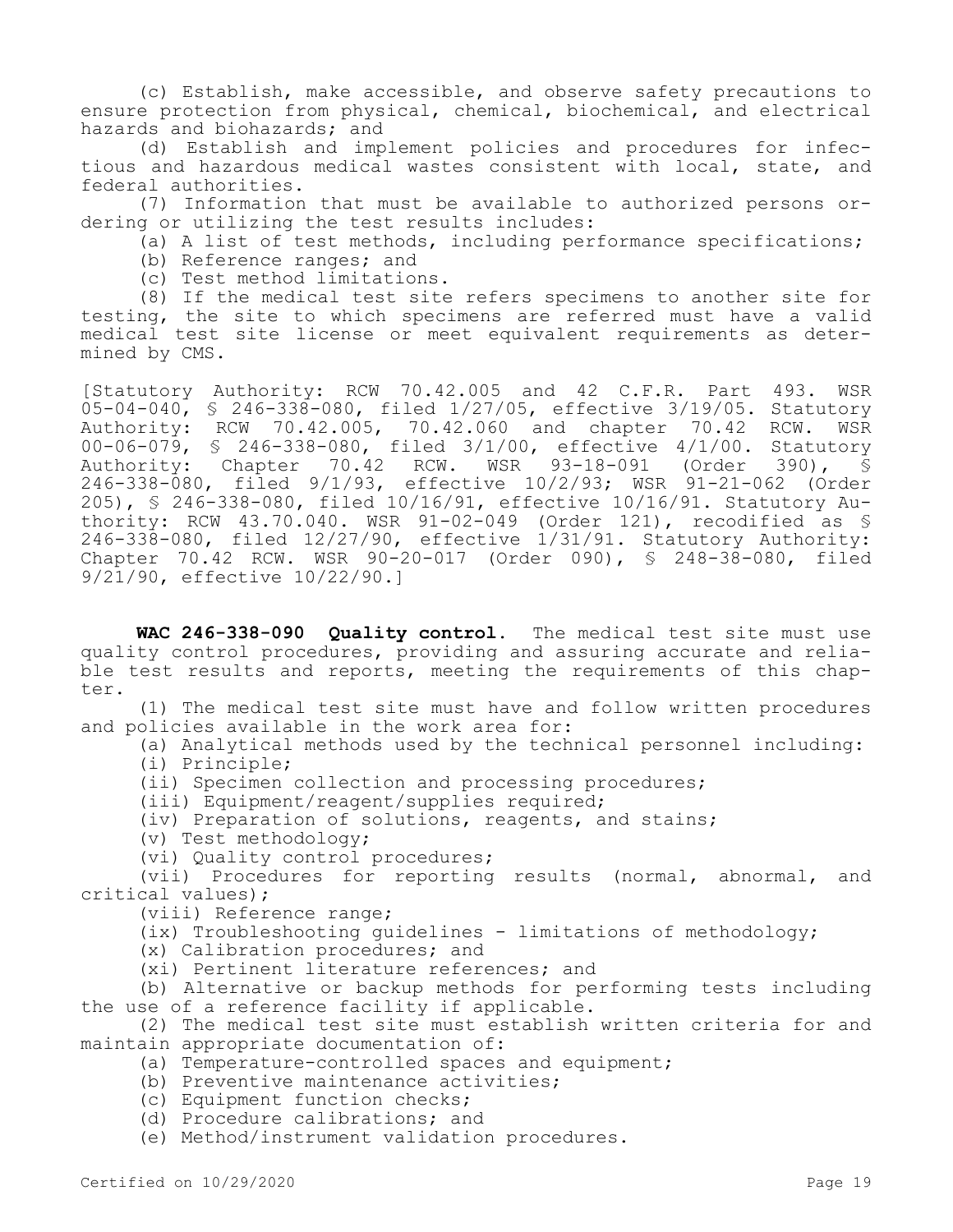(3) The medical test site must maintain documentation of:

(a) Expiration date, lot numbers, and other pertinent information for:

- (i) Reagents;
- (ii) Solutions;
- (iii) Culture media;
- (iv) Controls;
- (v) Calibrators;
- (vi) Standards;

(vii) Reference materials; and

(viii) Other testing materials; and

(b) Testing of quality control samples.

(4) For **quantitative tests,** the medical test site must perform quality control as follows:

(a) Include two reference materials of different concentrations each day of testing unknown samples, if these reference materials are available; or

(b) Follow an equivalent quality testing procedure that meets federal CLIA regulations.

(5) For **qualitative tests,** the medical test site must perform quality control as follows:

(a) Use positive and negative reference material each day of testing unknown samples; or

(b) Follow an equivalent quality testing procedure that meets federal CLIA regulations.

(6) The medical test site must:

(a) Use materials within their documented expiration date;

(b) Not interchange components of kits with different lot numbers, unless specified by the manufacturer;

(c) Determine the statistical limits for each lot number of unassayed reference materials through repeated testing;

(d) Use the manufacturer's reference material limits for assayed material, provided they are:

(i) Verified by the medical test site; and

(ii) Appropriate for the methods and instrument used by the medical test site;

(e) Make reference material limits readily available;

(f) Report patient results only when reference materials are within acceptable limits;

(g) Rotate control material testing among all persons who perform the test;

(h) Use calibration material from a different lot number than that used to establish a cut-off value or to calibrate the test system, if using calibration material as a control material;

(i) For each test system that has an extraction phase, include two control materials, including one that is capable of detecting errors in the extraction process;

(j) For each molecular amplification procedure, include two control materials and, if reaction inhibition is a significant source of false negative results, a control material capable of detecting the inhibition is required; and

(k) Comply with general quality control requirements as described in Table 090-1, unless otherwise specified in subsection (9)(a) through (l) of this section.

(7) The medical test site must perform, when applicable:

(a) Calibration and calibration verification for **moderate and high complexity testing** as described in Table 090-2;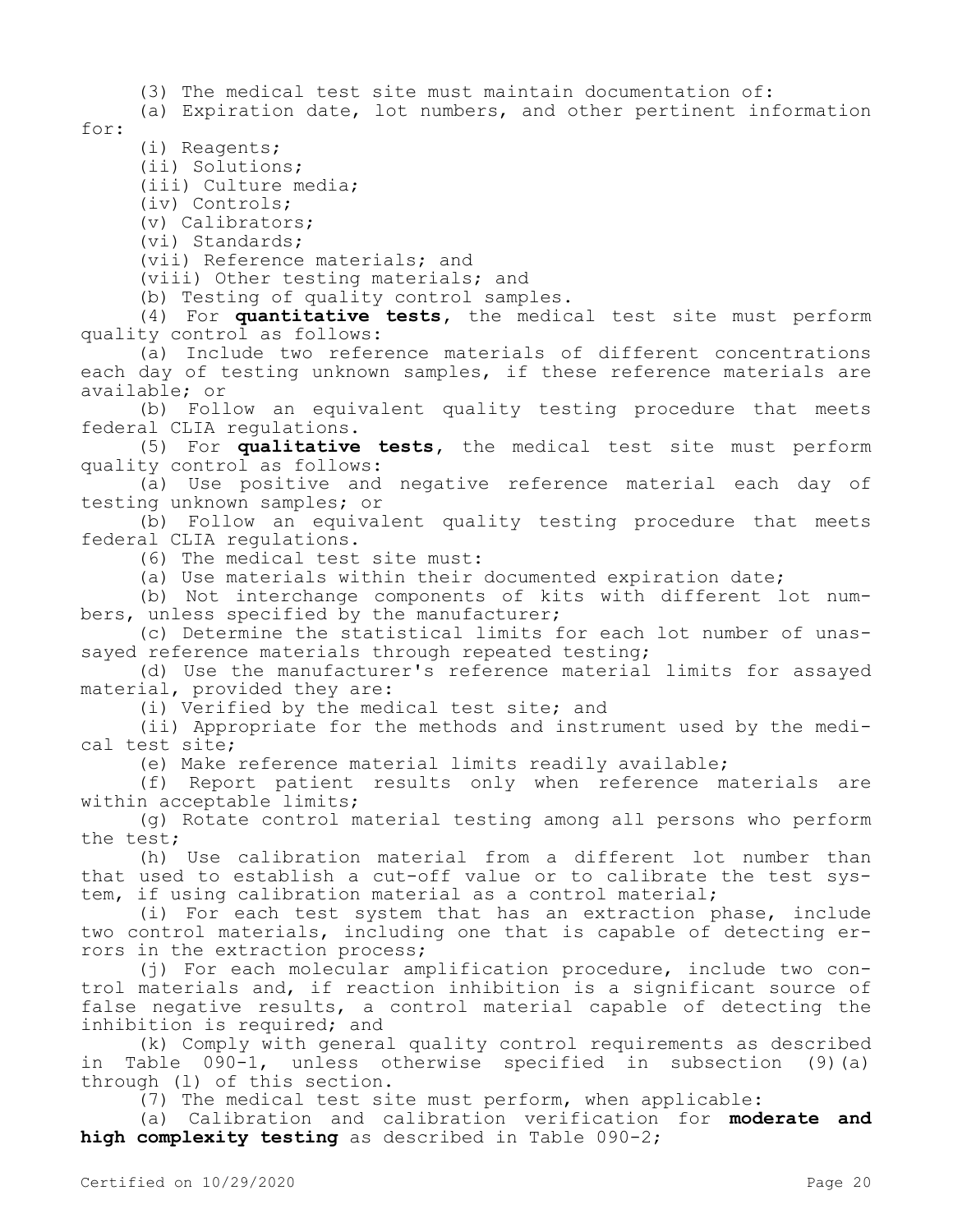(b) Validation for **moderate complexity testing** by verifying the following performance characteristics when the medical test site introduces a new procedure classified as moderate complexity:

(i) Accuracy;

(ii) Precision;

(iii) Reportable range of patient test results; and

(iv) If using the reference range provided by the manufacturer, that it is appropriate for the patient population;

(c) Validation for **high complexity testing:**

(i) When the medical test site introduces a new procedure classified as high complexity;

(ii) For each method that is developed in-house, is a modification of the manufacturer's test procedure, or is an instrument, kit or test system that has not been cleared by FDA; and

(iii) By verifying the following performance characteristics:

- (A) Accuracy;
- (B) Precision;
- (C) Analytical sensitivity;
- (D) Analytical specificity to include interfering substances;
- (E) Reference ranges (normal values);

(F) Reportable range of patient test results; and

(G) Any other performance characteristic required for test performance.

(8) When patient values are above the maximum or below the minimum calibration point or the reportable range, the medical test site must:

(a) Report the patient results as greater than the upper limit or less than the lower limit or an equivalent designation; or

(b) Use an appropriate procedure to rerun the sample allowing results to fall within the established linear range.

|     |                                                                                       | <b>Control Material</b>                                                                            | Frequency                                                                                             |
|-----|---------------------------------------------------------------------------------------|----------------------------------------------------------------------------------------------------|-------------------------------------------------------------------------------------------------------|
| (a) | Each batch or shipment of<br>reagents, discs, antisera, and<br>identification systems | Appropriate control materials for<br>positive and negative reactivity                              | When prepared or opened, unless<br>otherwise specified                                                |
| (b) | Each batch or shipment of                                                             | Appropriate control materials for                                                                  | When prepared or opened; and                                                                          |
|     | stains                                                                                | positive and negative reactivity                                                                   | Each day of use, unless otherwise<br>$\bullet$<br>specified                                           |
| (c) | Fluorescent and<br>immunohistochemical stains                                         | Appropriate control materials for<br>٠<br>positive and negative reactivity                         | Each time of use, unless otherwise<br>٠<br>specified                                                  |
| (d) | Quality control for each<br>specialty and subspecialty                                | Appropriate control materials; or<br>$\bullet$                                                     | At least as frequently as specified in<br>$\bullet$<br>this section:                                  |
|     |                                                                                       | Equivalent mechanism to assure<br>the quality, accuracy, and<br>precision of the test if reference | More frequently if recommended by<br>٠<br>the manufacturer of the instrument or<br>test procedure; or |
|     |                                                                                       | materials are not available                                                                        | More frequently if specified by the<br>$\bullet$<br>medical test site                                 |
| (e) | Direct antigen detection<br>systems without procedural                                | Positive and negative controls<br>that evaluate both the extraction                                | Each batch, shipment, and new lot<br>number; and                                                      |
|     | controls                                                                              | and reaction phase                                                                                 | Each day of use<br>$\bullet$                                                                          |

### **Table 090-1 General Quality Control Requirements**

**Table 090-2 Calibration and Calibration Verification—Moderate and High Complexity Testing**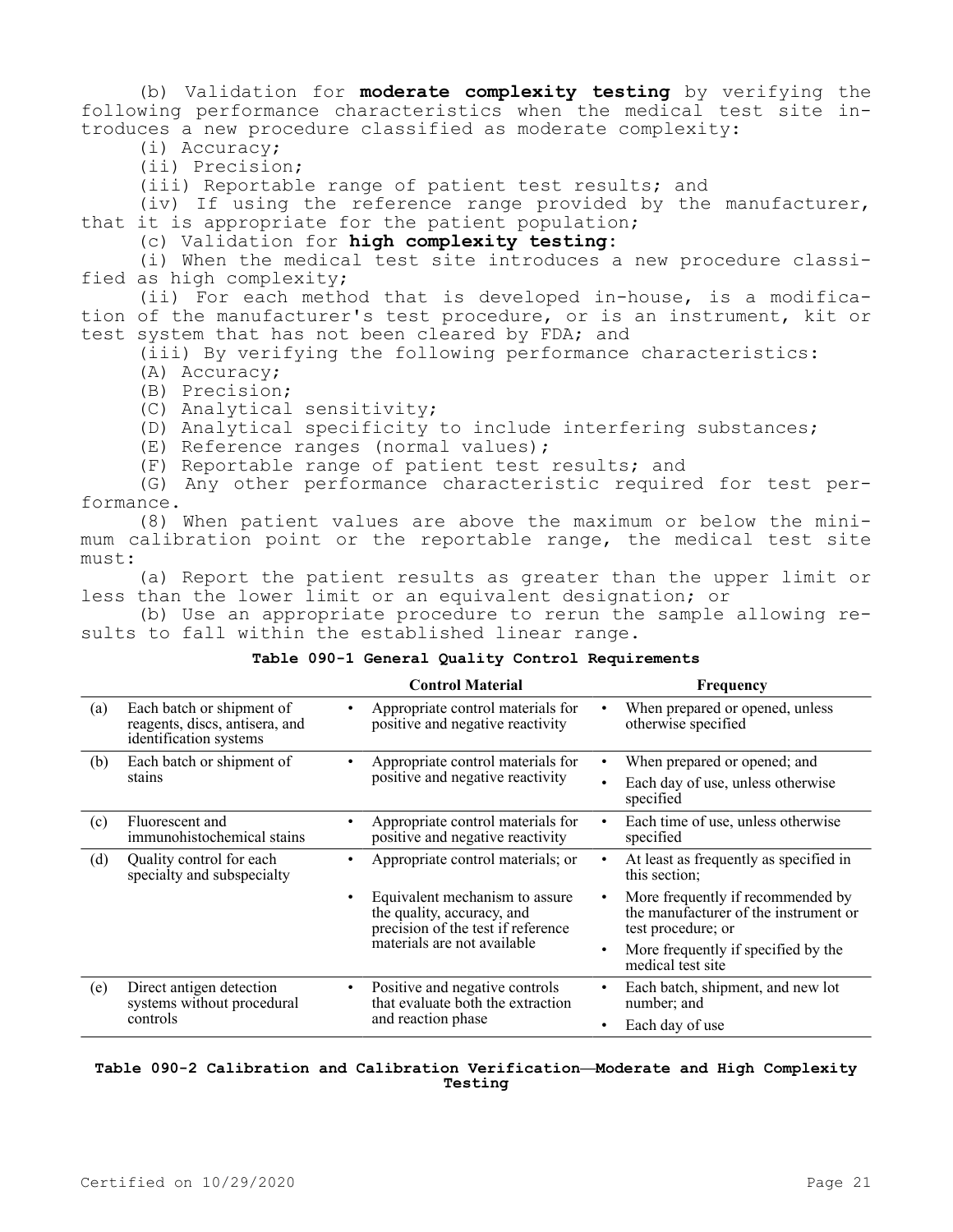|                                           | <b>Calibration Material</b>                                                                                                       |           | Frequency                                                                                                                     |
|-------------------------------------------|-----------------------------------------------------------------------------------------------------------------------------------|-----------|-------------------------------------------------------------------------------------------------------------------------------|
| <b>CALIBRATION</b>                        | Calibration materials appropriate for<br>methodology                                                                              | $\bullet$ | Initial on-site installation/implementation of<br>instrument/method;                                                          |
|                                           |                                                                                                                                   | $\bullet$ | At the frequency recommended by the<br>manufacturer; and                                                                      |
|                                           |                                                                                                                                   | $\bullet$ | Whenever calibration verification fails to<br>meet the medical test site's acceptable limits<br>for calibration verification. |
| <b>CALIBRATION</b><br><b>VERIFICATION</b> | Use assayed material, if available, at the lower,<br>mid-point, and upper limits of procedure's<br>reportable range; or           | ٠         | At least every six months;                                                                                                    |
|                                           | Demonstrate alternate method of assuring<br>accuracy at the lower, mid-point, and upper<br>limits of procedure's reportable range | ٠         | When there is a complete change of reagents<br>( <i>i.e.</i> , new lot number or different<br>manufacturer) is introduced;    |
|                                           |                                                                                                                                   | $\bullet$ | When major preventive maintenance is<br>performed or there is a replacement of critical<br>parts of equipment; or             |
|                                           |                                                                                                                                   | ٠         | When controls are outside of the medical test<br>site's acceptable limits or exhibit trends.                                  |

(9) The medical test site must perform quality control procedures as described for each specialty and subspecialty in (a) through (l) of this subsection.

# (a) **Chemistry.**

Perform quality control procedures for chemistry as described in Table 090-3 or follow an equivalent quality testing procedure that meets federal CLIA regulations.

|  |  | Table 090-3 Quality Control Procedures-Chemistry |  |
|--|--|--------------------------------------------------|--|
|  |  |                                                  |  |

| Subspecialty/Test                                     |  | Qualitative                                                                                                                                                              |  | Quantitative                                |           |                                                                       |           |                                                          |
|-------------------------------------------------------|--|--------------------------------------------------------------------------------------------------------------------------------------------------------------------------|--|---------------------------------------------|-----------|-----------------------------------------------------------------------|-----------|----------------------------------------------------------|
|                                                       |  | Control Material                                                                                                                                                         |  | Frequency                                   |           | Control Material                                                      |           | Frequency                                                |
| Routine Chemistry                                     |  | Positive and negative<br>reference material                                                                                                                              |  | Each day of<br>use                          |           | Two levels of<br>reference material<br>in different<br>concentrations | $\bullet$ | Each day of use                                          |
| Toxicology                                            |  |                                                                                                                                                                          |  |                                             |           |                                                                       |           |                                                          |
| GC/MS for<br>drug screening                           |  | Analyte-specific control                                                                                                                                                 |  | With each<br>run of<br>patient<br>specimens |           | Analyte-specific<br>control                                           |           | With each analytical<br>run                              |
| Urine drug<br>screen                                  |  | Positive control<br>containing at least one<br>drug representative of<br>each drug class to be<br>reported; must go<br>through each phase of<br>use including extraction |  | With each<br>run of<br>patient<br>specimens |           |                                                                       |           |                                                          |
| Urinalysis                                            |  |                                                                                                                                                                          |  |                                             |           |                                                                       |           |                                                          |
| Nonwaived<br>instrument                               |  |                                                                                                                                                                          |  |                                             |           | Two levels of<br>control material                                     | $\bullet$ | Each day of use                                          |
| Refractometer<br>$\bullet$<br>for specific<br>gravity |  |                                                                                                                                                                          |  |                                             |           | Calibrate to zero<br>with distilled<br>water                          |           | Each day of use                                          |
|                                                       |  |                                                                                                                                                                          |  |                                             |           | One level of<br>control material                                      |           |                                                          |
| <b>Blood Gas</b><br>Analysis                          |  |                                                                                                                                                                          |  |                                             | $\bullet$ | Calibration                                                           |           | Follow manufacturer's<br>specifications and<br>frequency |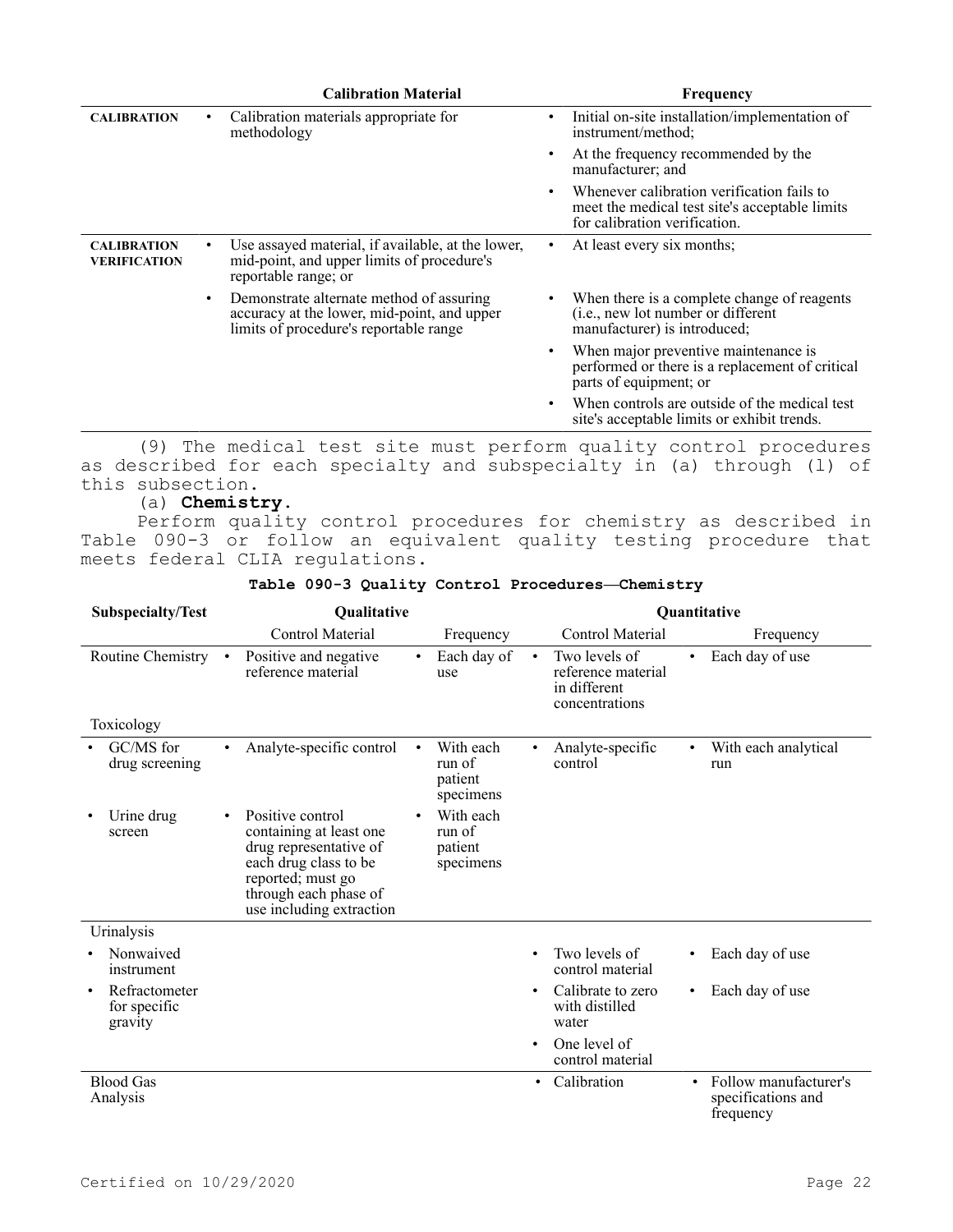| Subspecialty/Test | <b>Qualitative</b>                                                                                           |                                     | Quantitative                                                                                                       |                                                                                                                                            |  |  |
|-------------------|--------------------------------------------------------------------------------------------------------------|-------------------------------------|--------------------------------------------------------------------------------------------------------------------|--------------------------------------------------------------------------------------------------------------------------------------------|--|--|
|                   | Control Material                                                                                             | Frequency                           | Control Material                                                                                                   | Frequency                                                                                                                                  |  |  |
|                   |                                                                                                              |                                     | $\bullet$ One level of<br>control material                                                                         | Each eight hours of<br>$\bullet$<br>testing, using both low<br>and high values on each<br>day of testing                                   |  |  |
|                   |                                                                                                              |                                     | One-point<br>$\bullet$<br>calibration or one<br>control material                                                   | Each time patient<br>٠<br>specimen is tested,<br>unless automated<br>instrument internally<br>verifies calibration<br>every thirty minutes |  |  |
| Electrophoresis   | One control containing<br>fractions representative<br>of those routinely<br>reported in patient<br>specimens | In each<br>electrophore<br>tic cell | One control<br>containing<br>fractions<br>representative of<br>those routinely<br>reported in patient<br>specimens | In each electrophoretic<br>cell                                                                                                            |  |  |

# (b) **Hematology.**

(i) Run patient and quality control samples in duplicate for manual cell counts;

(ii) If reference material is unavailable, document the mechanism used to assure the quality, accuracy, and precision of the test; and

(iii) Perform quality control procedures for hematology as described in Table 090-4 or follow an equivalent quality testing procedure that meets federal CLIA regulations.

|  |  |  |  | Table 090-4 Quality Control Procedures—Hematology |  |
|--|--|--|--|---------------------------------------------------|--|
|--|--|--|--|---------------------------------------------------|--|

|                   | <b>Control Material</b>                                           | Frequency                                            |  |  |  |  |
|-------------------|-------------------------------------------------------------------|------------------------------------------------------|--|--|--|--|
| Automated         | • Two levels of reference material in different<br>concentrations | • Each day that patient samples are tested           |  |  |  |  |
|                   | Manual Blood Counts • One level of reference material             | Every eight hours that patient samples are<br>tested |  |  |  |  |
| Qualitative Tests | Positive and negative reference material<br>$\bullet$             | Each day of testing                                  |  |  |  |  |
|                   |                                                                   |                                                      |  |  |  |  |

### (c) **Coagulation.**

(i) Run patient and quality control samples in duplicate for manual coagulation test (tilt tube);

(ii) If reference material is unavailable, document the mechanism used to assure the quality, accuracy, and precision of the test; and

(iii) Perform quality control procedures for coagulation as described in Table 090-5 or follow an equivalent quality testing procedure that meets federal CLIA regulations.

#### **Table 090-5 Quality Control Procedures—Coagulation**

|                            | <b>Control Material</b>                                                      | <b>Frequency</b>                                          |
|----------------------------|------------------------------------------------------------------------------|-----------------------------------------------------------|
| Automated                  | • Two levels of reference material in different<br>concentrations            | Every eight hours that patient samples are<br>tested; and |
|                            |                                                                              | Each time reagents are changed                            |
| Manual Tilt Tube<br>Method | Two levels of reference material in different<br>$\bullet$<br>concentrations | Every eight hours that patient samples are<br>tested; and |
|                            |                                                                              | Each time reagents are changed                            |

#### (d) **General immunology.**

(i) Employ reference materials for all test components to ensure reactivity;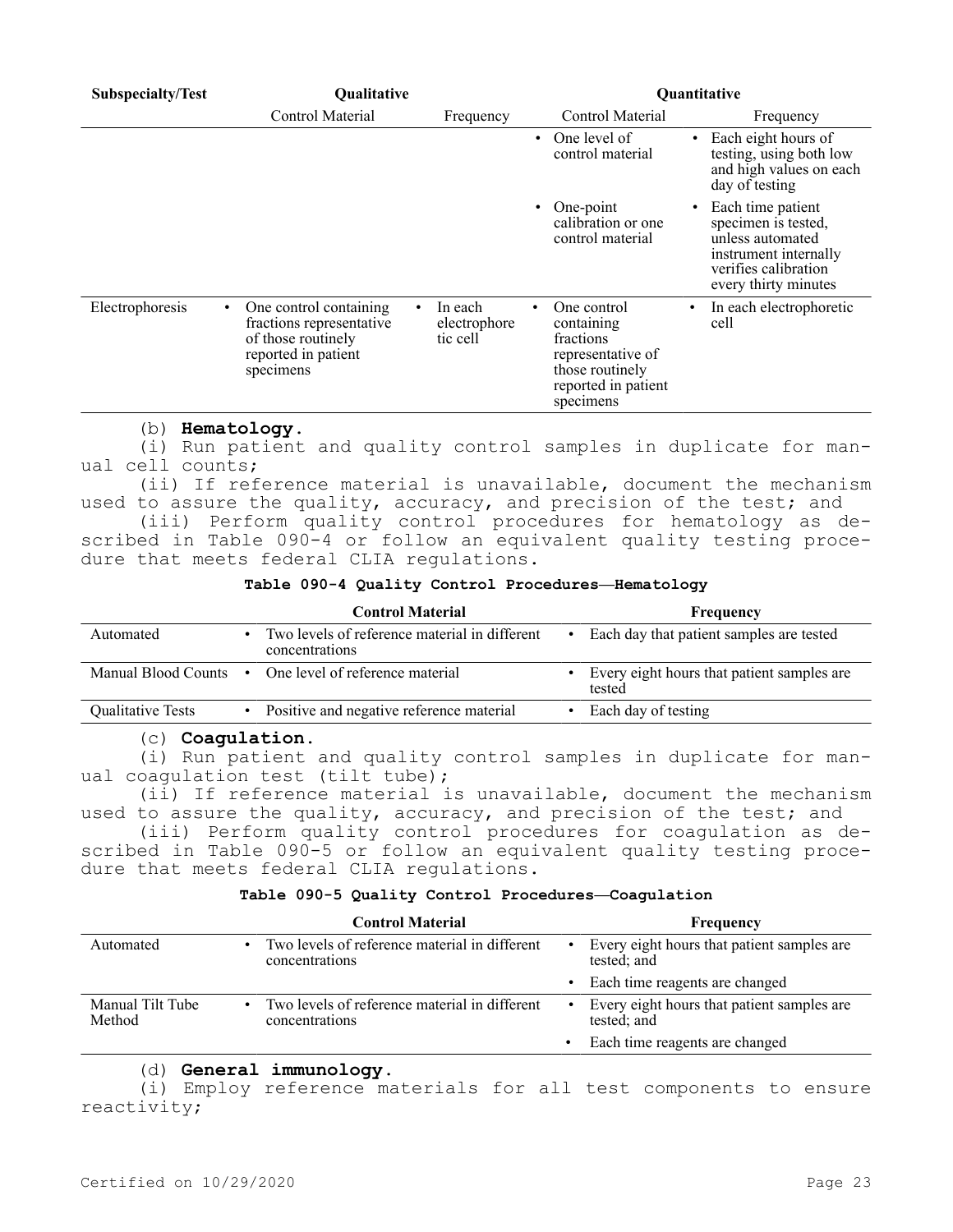(ii) Report test results only when the predetermined reactivity pattern of the reference material is observed; and

(iii) Perform quality control procedures for general immunology as described in Table 090-6 or follow an equivalent quality testing procedure that meets federal CLIA regulations.

**Table 090-6 Quality Control Procedures—General Immunology**

|                                             |           | <b>Control Material</b>                                         |           | Frequency                                                                                                     |
|---------------------------------------------|-----------|-----------------------------------------------------------------|-----------|---------------------------------------------------------------------------------------------------------------|
| Serologic tests on<br>unknown specimens     | ٠         | Positive and negative reference<br>material                     |           | Each day of testing                                                                                           |
| Kits with procedural<br>(internal) controls | ٠         | Positive and negative reference<br>material (external controls) | $\bullet$ | When kit is opened; and                                                                                       |
|                                             | $\bullet$ | Procedural (internal) controls                                  |           | Each day of testing, or follow an equivalent quality<br>testing procedure that meets federal CLIA regulations |
|                                             |           |                                                                 |           | Each time patient sample is tested                                                                            |

# (e) **Syphilis serology.**

(i) Use equipment, glassware, reagents, controls, and techniques that conform to manufacturer's specifications;

(ii) Employ reference materials for all test components to ensure reactivity; and

(iii) Perform serologic tests on unknown specimens each day of testing with a positive serum reference material with known titer or graded reactivity and a negative reference material.

# (f) **Microbiology.**

(i) Have available and use:

(A) Appropriate stock organisms for quality control purposes; and

(B) A collection of slides, photographs, gross specimens, or text books for reference sources to aid in identification of microorganisms;

(ii) Document all steps (reactions) used in the identification of microorganisms on patient specimens;

(iii) For antimicrobial susceptibility testing:

(A) Record zone sizes or minimum inhibitory concentration for reference organisms; and

(B) Zone sizes or minimum inhibitory concentration for reference organisms must be within established limits before reporting patient results; and

(C) Perform quality control on antimicrobial susceptibility testing media as described in Table 090-8;

(iv) For noncommercial media, check each batch or shipment for sterility, ability to support growth and, if appropriate, selectivity, inhibition, or biochemical response;

(v) For commercial media:

(A) Verify that the product insert specifies that the quality control checks meet the requirements for media quality control as outlined by the Clinical Laboratory Standards Institute (CLSI). *M22-A3 Quality Control for Commercially Prepared Microbiological Culture Media; Approved Standard-Third Edition*. June 2004. (Volume 24, Number 19);

(B) Keep records of the manufacturer's quality control results;

(C) Document visual inspection of the media for proper filling of the plate, temperature or shipment damage, and contamination before use; and

(D) Follow the manufacturer's specifications for using the media; and

(vi) For microbiology subspecialties: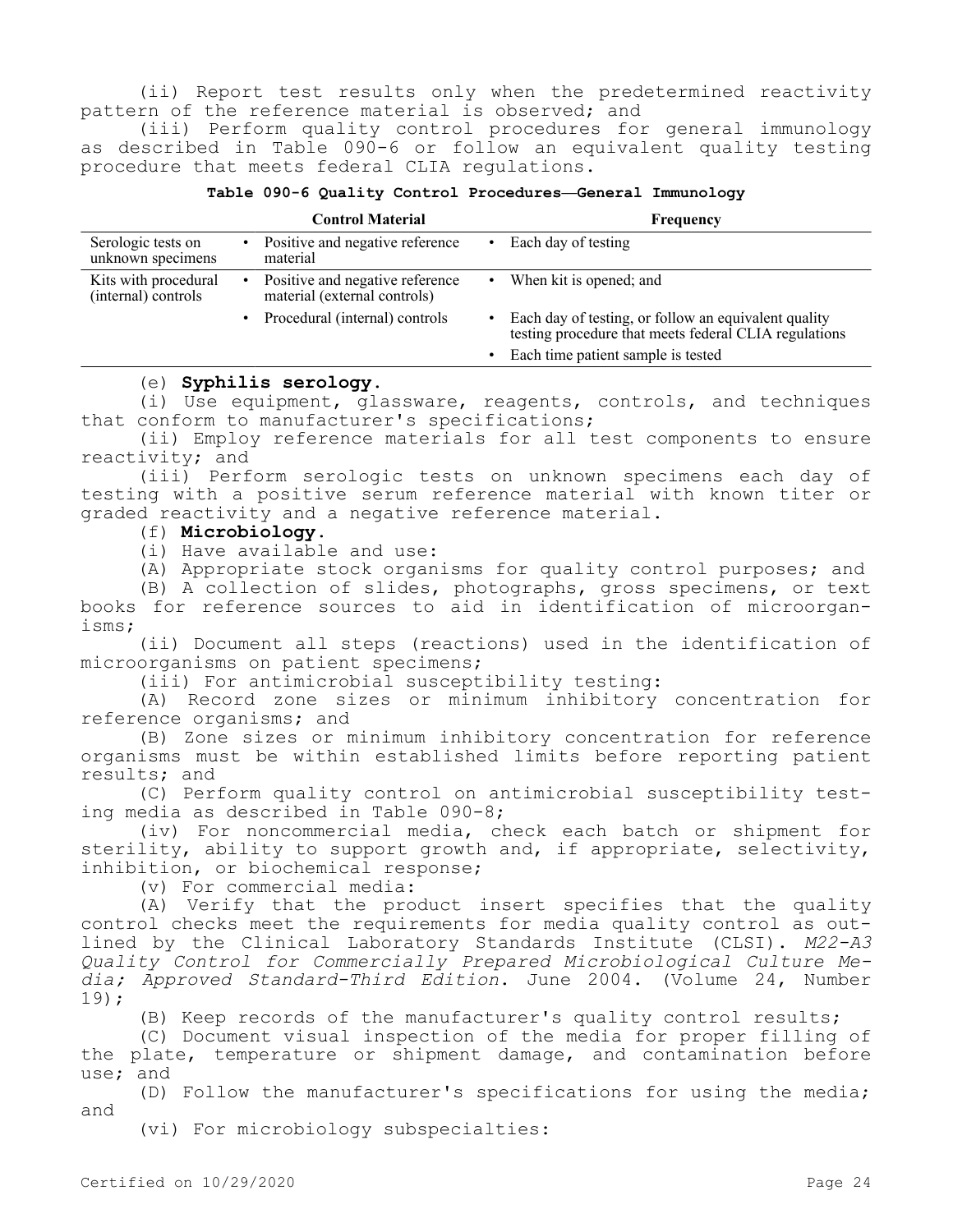(A) **Bacteriology:** Perform quality control procedures for bacteriology as described in Tables 090-7 and 090-8.

|                                                                                            | <b>Control Material</b>                                                              | Frequency                                                                                                        |
|--------------------------------------------------------------------------------------------|--------------------------------------------------------------------------------------|------------------------------------------------------------------------------------------------------------------|
| Reagents, disks, and<br>identification systems                                             | Positive and negative reference<br>٠<br>organisms, unless otherwise                  | Each batch, shipment, and new lot number<br>$\bullet$<br>unless otherwise specified                              |
| Catalase, coagulase, oxidase,<br>and Beta-lactamase<br>Cefinase <sup>TM</sup> reagents     | specified                                                                            |                                                                                                                  |
| Bacitracin, optochin, ONPG, X<br>and V disks or strips                                     |                                                                                      |                                                                                                                  |
| Stains, unless otherwise<br>specified; DNA probes; and all<br>beta-lactamase methods other | Positive and negative reference<br>organisms                                         | Each batch, shipment, and new lot number;<br>٠<br>and                                                            |
| than Cefinase <sup>TM</sup>                                                                |                                                                                      | Each day of use                                                                                                  |
| Fluorescent stains                                                                         | Positive and negative reference<br>$\bullet$<br>organisms                            | Each batch, shipment, and new lot number;<br>and                                                                 |
|                                                                                            |                                                                                      | Each time of use                                                                                                 |
| Gram stains                                                                                | Positive and negative reference<br>٠<br>organisms                                    | Each batch, shipment, and new lot number;<br>$\bullet$<br>and                                                    |
|                                                                                            |                                                                                      | Each week of use<br>$\bullet$                                                                                    |
| Direct antigen detection<br>systems without procedural                                     | Positive and negative controls that<br>$\bullet$<br>evaluate both the extraction and | Each batch, shipment, and new lot number;<br>$\bullet$<br>and                                                    |
| controls                                                                                   | reaction phase                                                                       | Each day of use<br>$\bullet$                                                                                     |
| Test kits with procedural<br>(internal) controls                                           | Positive and negative reference<br>٠<br>material (external) controls                 | Each batch, shipment, and new lot number;<br>$\bullet$<br>and                                                    |
|                                                                                            | Procedural (internal) controls<br>٠                                                  | Each day of testing, or follow an equivalent<br>quality testing procedure that meets federal<br>CLIA regulations |
|                                                                                            |                                                                                      | Each time patient sample is tested<br>٠                                                                          |
| Antisera                                                                                   | Positive and negative reference<br>$\bullet$<br>material                             | Each batch, shipment, and new lot number;<br>٠<br>and                                                            |
|                                                                                            |                                                                                      | Every six months<br>٠                                                                                            |

#### **Table 090-7 Quality Control Procedures—Bacteriology**

#### **Table 090-8 Quality Control Procedures—Bacteriology - Media for Antimicrobial Susceptibility Testing**

|                                                       | <b>Control Material</b>               | Frequency                                                                                                                                                                                                                                                       |
|-------------------------------------------------------|---------------------------------------|-----------------------------------------------------------------------------------------------------------------------------------------------------------------------------------------------------------------------------------------------------------------|
| Check each new batch of<br>media and each new lot of  | Approved reference<br>organisms (ATCC | • Before initial use and each day of testing; or                                                                                                                                                                                                                |
| antimicrobial disks or other<br>testing systems (MIC) | organisms)                            | May be done weekly if the medical test site can meet the<br>quality control requirements for antimicrobial disk<br>susceptibility testing as outlined by CLSI M100S<br>Performance Standards for Antimicrobial Susceptibility<br>Testing; Twenty-Sixth Edition. |

(B) **Mycobacteriology:** Perform quality control procedures for mycobacteriology as described in Table 090-9.

#### **Table 090-9 Quality Control Procedures—Mycobacteriology**

|                                                                                                          |   | <b>Control Material</b>                                                                                                | <b>Frequency</b> |
|----------------------------------------------------------------------------------------------------------|---|------------------------------------------------------------------------------------------------------------------------|------------------|
| All reagents or test procedures<br>used for mycobacteria<br>identification unless otherwise<br>specified |   | Acid-fast organism that produces a positive<br>reaction and an acid-fast organism that<br>produces a negative reaction | Each day of use  |
| Acid-fast stains                                                                                         | ٠ | Acid-fast organism that produces a positive<br>reaction and an organism that produces a<br>negative reaction           | Each day of use  |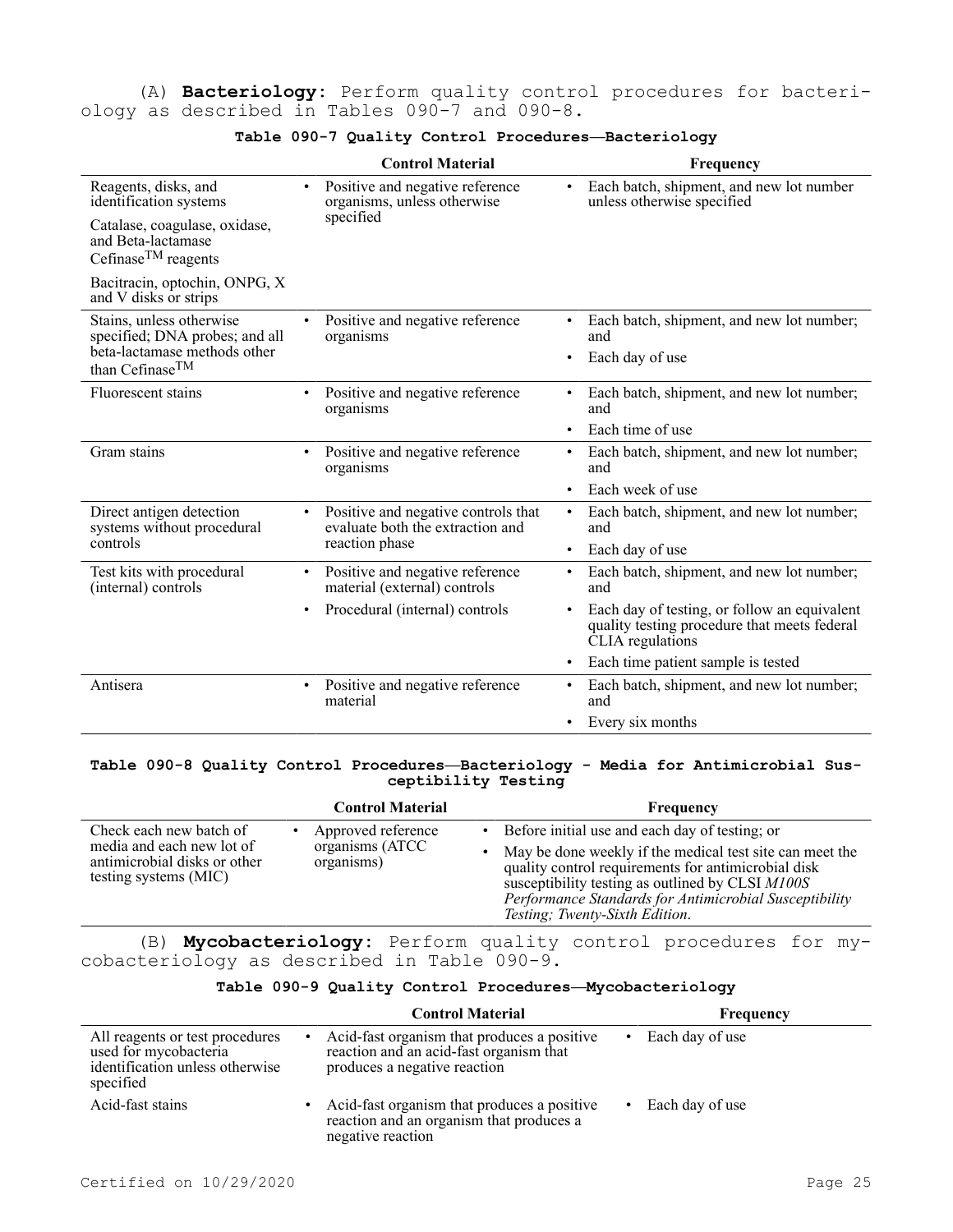|                                                                             |   | <b>Control Material</b>                                                                                                | Frequency                                                                                                                              |
|-----------------------------------------------------------------------------|---|------------------------------------------------------------------------------------------------------------------------|----------------------------------------------------------------------------------------------------------------------------------------|
| Fluorochrome acid-fast stains                                               | ٠ | Acid-fast organism that produces a positive<br>reaction and an acid-fast organism that<br>produces a negative reaction | $\cdot$ Each time of use                                                                                                               |
| Susceptibility tests performed<br>on Mycobacterium tuberculosis<br>isolates | ٠ | Appropriate control organism(s)                                                                                        | • Each batch of media, and each lot<br>number and shipment of<br>antimycobacterial agent(s) before,<br>or concurrent with, initial use |
|                                                                             |   |                                                                                                                        | Each week of use                                                                                                                       |

(C) **Mycology:** Perform quality control procedures for mycology as described in Table 090-10.

| Table 090-10 Quality Control Procedures-Mycology |  |  |  |  |
|--------------------------------------------------|--|--|--|--|
|--------------------------------------------------|--|--|--|--|

| <b>Control Material</b>                                                      | <b>Frequency</b>                                           |
|------------------------------------------------------------------------------|------------------------------------------------------------|
| One control strain that is susceptible to<br>the drug                        | Each day of use<br>$\bullet$                               |
| Appropriate control organism(s)                                              | Each batch or shipment<br>$\bullet$<br>and each lot number |
| Organisms that produce positive and<br>negative reactions                    | Each day of use<br>$\bullet$                               |
| Appropriate control organism(s)                                              | Each batch or shipment<br>and each lot number              |
| Organisms that verify positive and<br>negative reactivity of each media type | Each batch or shipment<br>$\bullet$<br>and each lot number |
|                                                                              | $\bullet$<br>٠                                             |

(D) **Parasitology:**

(I) Have available and use:

• Reference collection of slides or photographs and, if available, gross specimens for parasite identification; and

• Calibrated ocular micrometer for determining the size of ova and parasites, if size is a critical parameter.

(II) Check permanent stains each month of use with reference materials.

(E) **Virology:**

(I) Have available:

• Host systems for isolation of viruses; and

• Test methods for identification of viruses that cover the entire range of viruses that are etiologically related to the clinical diseases for which services are offered; and

(II) Simultaneously culture uninoculated cells or cell substrate as a negative control when performing virus identification.

(g) **Histopathology:** Fluorescent and immunohistochemical stains must be checked for positive and negative reactivity each time of use. For all other differential or special stains, include a control slide of known reactivity with each slide or group of slides and document reactions.

(h) **Cytology.**

(i) Processing specimens:

(A) Stain all gynecological smears using a Papanicolaou or a modified Papanicolaou staining method;

(B) Have methods to prevent cross-contamination between gynecologic and nongynecologic specimens during the staining process; and

(C) Stain nongynecological specimens that have a high potential for cross-contamination separately from other nongynecological specimens, and filter or change the stains following staining.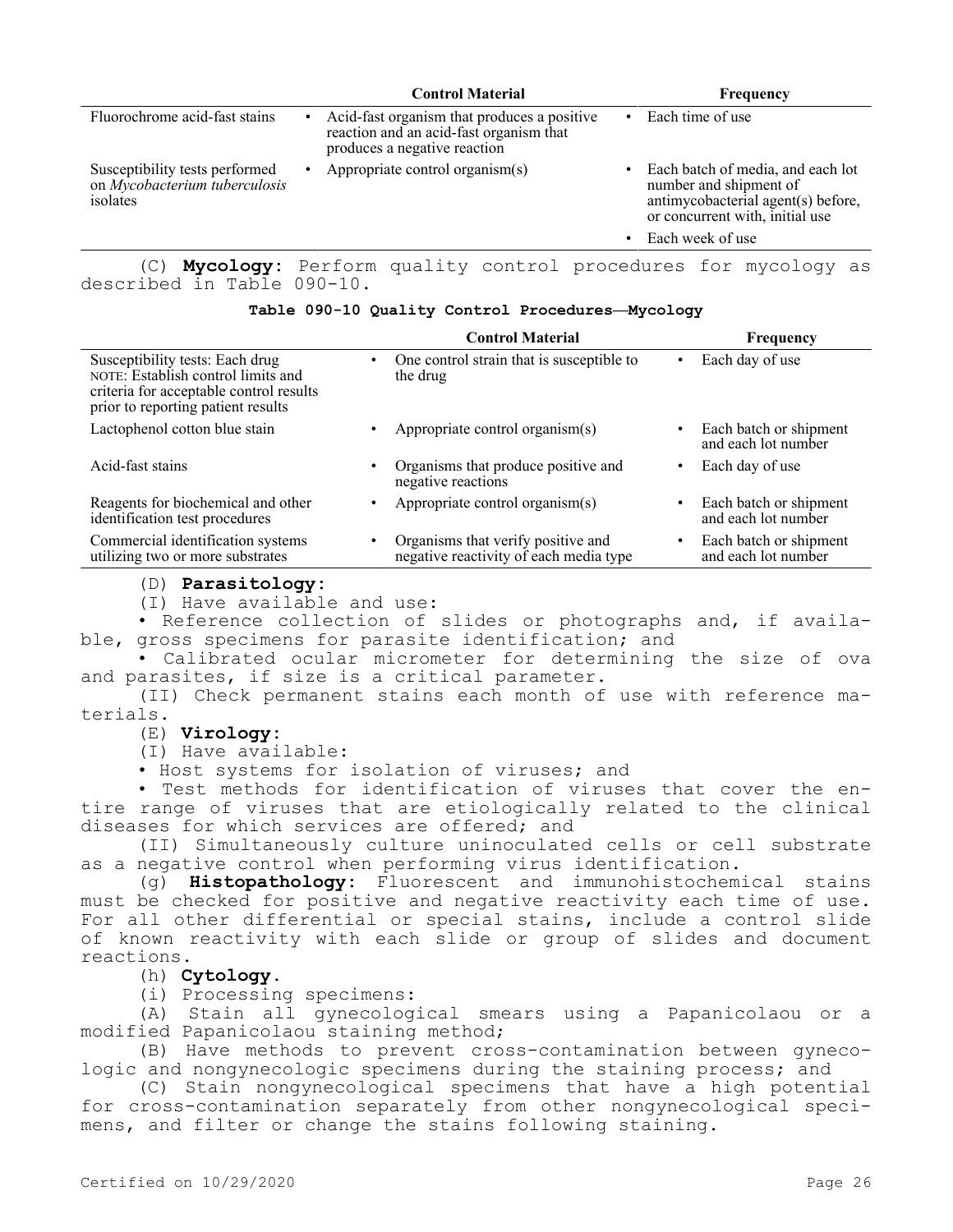(ii) Performing specimen examinations:

(A) All cytology preparations must be evaluated on the premises of the medical test site;

(B) Technical personnel must examine, unless federal law and regulation specify otherwise, no more than one hundred cytological slides (one patient specimen per slide; gynecologic, nongynecologic, or both) in a twenty-four-hour period and in no less than an eight-hour work period;

(C) Previously examined negative, reactive, reparative, atypical, premalignant or malignant gynecological cases and previously examined nongynecologic cytology preparations and tissue pathology slides examined by a technical supervisor are not included in the one hundred slide limit;

(D) Each nongynecologic slide preparation made using liquid-based slide preparatory techniques that result in cell dispersion over onehalf or less of the total available slide may be counted as one-half slide; and

(E) Records of the total number of slides examined by each individual at all sites during each twenty-four-hour period must be maintained.

(iii) Establish and implement a quality assurance program that ensures:

(A) There is criteria for submission of material;

(B) All providers submitting specimens are informed of these criteria;

(C) All samples submitted are assessed for adequacy;

(D) Records of initial examinations and rescreening results are available and documented;

(E) Rescreening of benign gynecological slides is:

(I) Performed by an individual who meets the personnel requirements for technical or general supervisor in cytology as defined under 42 C.F.R. Part 493 Subpart M;

(II) Completed before reporting patient results on those selected cases;

(III) Performed and documented on:

• No less than ten percent of the benign gynecological slides; and

• Includes cases selected at random from the total caseload and from patients or groups of patients that are identified as having a high probability of developing cervical cancer, based on available patient information;

(F) The technical supervisor:

(I) Confirms all gynecological smears interpreted to be showing reactive or reparative changes, atypical squamous or glandular cells of undetermined significance, or to be in the premalignant (dysplasia, cervical intraepithelial neoplasia or all squamous intraepithelial neoplasia lesions including human papillomavirus-associated changes) or malignant category;

(II) Reviews all nongynecological cytological preparations; and

(III) Establishes, documents, and reassesses, at least every six months, the workload limits for each cytotechnologist;

(G) All cytology reports with a diagnosis of high-grade squamous intraepithelial lesion (HSIL), adenocarcinoma, or other malignant neoplasms are correlated with prior cytology reports and with histopathology reports if available, and the causes of any discrepancies are determined;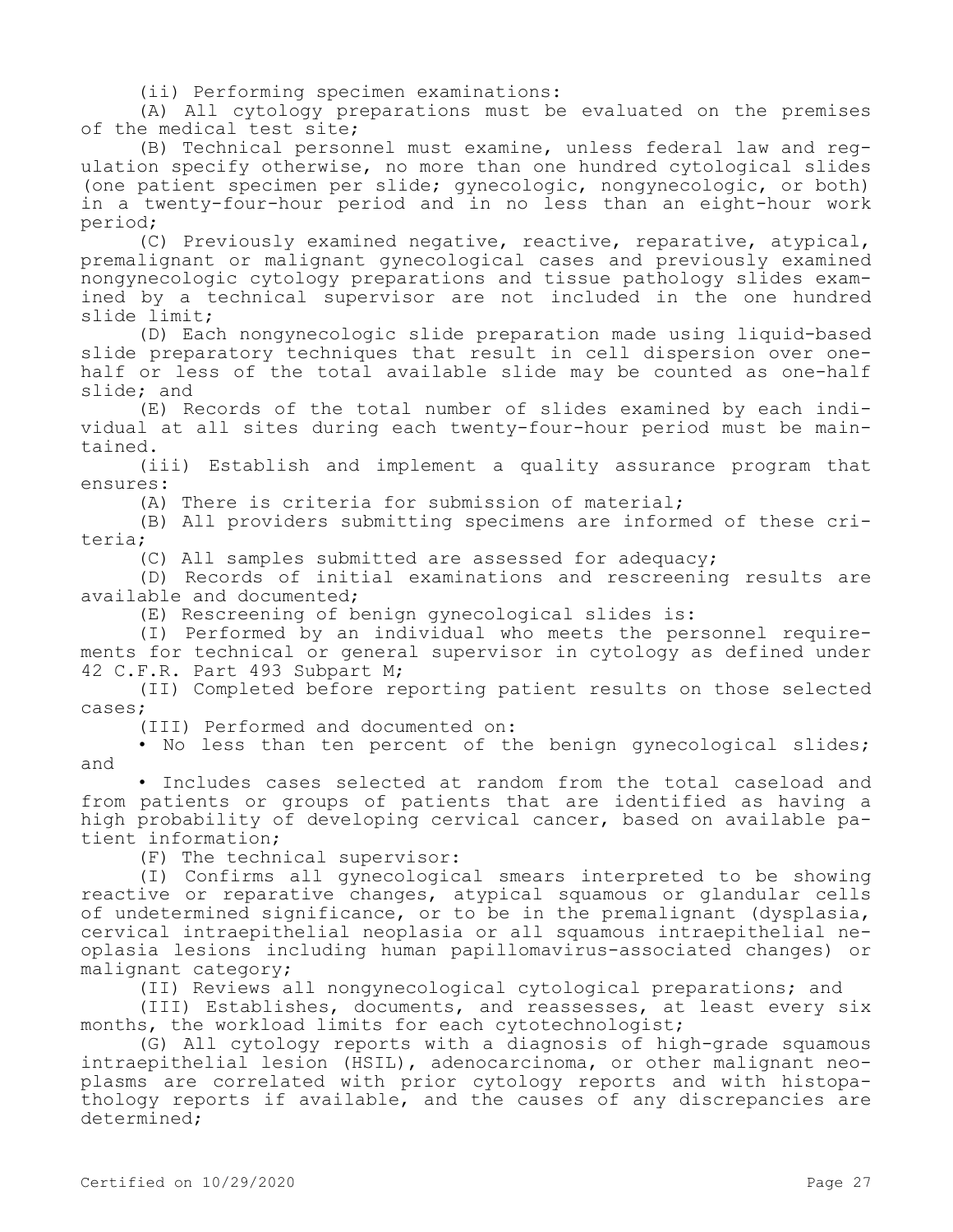(H) Review of all normal or negative gynecological specimens received within the previous five years, if available in the laboratory system, or records of previous reviews, for each patient with a current high grade intraepithelial lesion or moderate dysplasia of CIN-2 or above;

(I) Notification of the patient's physician if significant discrepancies are found that would affect patient care and issuance of an amended report;

(J) An annual statistical evaluation of the number of cytology cases examined, number of specimens processed by specimen type, volume of patient cases reported by diagnosis, number of cases where cytology and histology are discrepant, number of cases where histology results were unavailable for comparison, and number of cases where rescreen of negative slides resulted in reclassification as abnormal; and

(K) Evaluation and documentation of the performance of each individual examining slides against the medical test site's overall statistical values, with documentation of any discrepancies, including reasons for the deviation and corrective action, if appropriate.

(i) **Immunohematology/transfusion services.**

(i) Perform ABO grouping, Rh (D) typing, antibody detection and identification, and compatibility testing as described by the Food and Drug Administration (FDA) under 21 C.F.R. Parts 606 and 640.

(A) Perform ABO grouping:

(I) By concurrently testing unknown red cells with FDA approved anti-A and anti-B grouping sera;

(II) Confirm ABO grouping of unknown serum with known A1 and B red cells;

(B) Perform Rh (D) typing by testing unknown red cells with anti-D (anti-Rh) blood grouping serum; and

(C) Perform quality control procedures for immunohematology as described in Table 090-11.

(ii) Blood and blood products:

(A) Collecting, processing, and distributing:

(I) Must comply with FDA requirements listed under 21 C.F.R. Parts 606, 610.40, 610.53, and 640; and

(II) Must establish, document, and follow policies to ensure positive identification of a blood or blood product recipient.

(B) Labeling and dating must comply with FDA requirements listed under 21 C.F.R. 606 Subpart G, and 610.53.

(C) Storing:

(I) There must be an adequate temperature alarm system that is regularly inspected.

(II) The system must have an audible alarm system that monitors proper blood and blood product storage temperature over a twenty-fourhour period.

(III) High and low temperature checks of the alarm system must be documented.

(D) Collection of heterologous or autologous blood products onsite:

(I) Must register with the FDA; and

(II) Have a current copy of the form FDA 2830 "Blood Establishment Registration and Product Listing."

(iii) Must have an agreement approved by the director for procurement, transfer, and availability to receive products from outside entities.

(iv) Promptly investigate transfusion reactions according to established procedures, and take any necessary remedial action.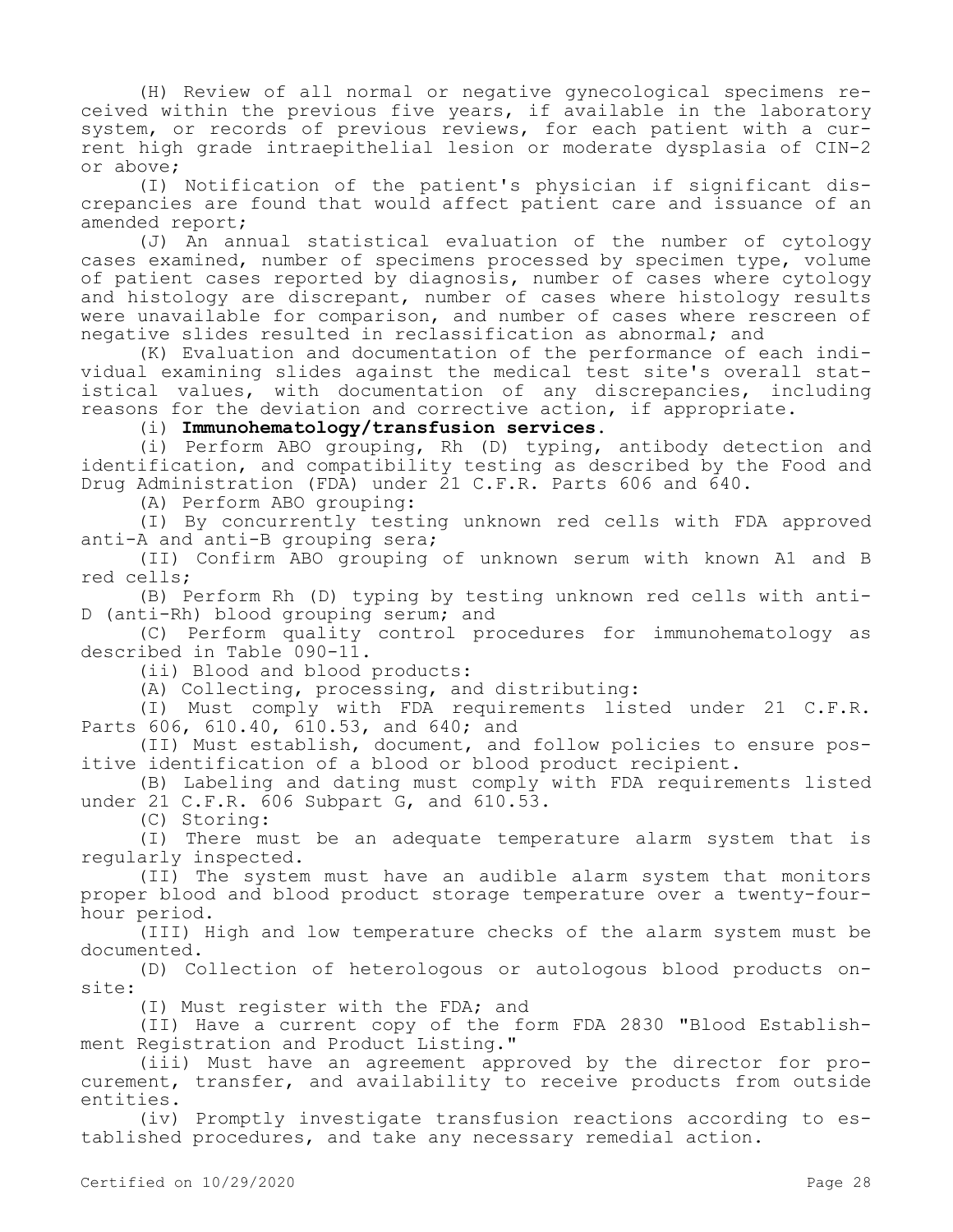|  |  |  |  | Table 090-11 Quality Control Procedures-Immunohematology |
|--|--|--|--|----------------------------------------------------------|
|--|--|--|--|----------------------------------------------------------|

| Reagent                  | <b>Control Material</b>                                  | <b>Frequency</b>                          |
|--------------------------|----------------------------------------------------------|-------------------------------------------|
| ABO antisera             | Positive control                                         | Each day of use<br>$\bullet$              |
| Rh antisera              | Positive and negative controls                           | Each day of use<br>$\bullet$              |
|                          | Patient control to detect false positive Rh test results | When required by the<br>٠<br>manufacturer |
| Other antisera           | Positive and negative controls                           | Each day of use<br>$\bullet$              |
| ABO reagent red cells    | Positive control                                         | Each day of use<br>$\bullet$              |
| Antibody screening cells | Positive control using at least one known antibody       | Each day of use                           |

# (j) **Histocompatibility.**

(i) Use applicable quality control standards for immunohematology, transfusion services, and diagnostic immunology as described in this chapter; and

(ii) Meet the standards for histocompatibility as listed in 42 C.F.R. Part 493.1278, Standard: Histocompatibility, available from the department upon request.

(k) **Cytogenetics.**

(i) Document:

(A) Number of metaphase chromosome spreads and cells counted and karyotyped;

(B) Number of chromosomes counted for each metaphase spread;

(C) Media used;

(D) Reactions observed;

(E) Quality of banding; and

(F) Sufficient resolution appropriate for the type of tissue or specimen and the type of study required based on the clinical information provided;

(ii) Assure an adequate number of karyotypes are prepared for each patient according to the indication given for performing cytogenetics study;

(iii) Use an adequate patient identification system for:

(A) Patient specimens;

(B) Photographs, photographic negatives, or computer stored images of metaphase spreads and karyotypes;

(C) Slides; and

(D) Records; and

(iv) Perform full chromosome analysis for determination of sex.

(l) **Radiobioassay and radioimmunoassay.**

(i) Check the counting equipment for stability each day of use with radioactive standards or reference sources; and

(ii) Meet Washington state radiation standards described under chapter 70.98 RCW and chapters 246-220, 246-221, 246-222, 246-232, 246-233, 246-235, 246-239, 246-247, 246-249, and 246-254 WAC.

[Statutory Authority: RCW 70.42.220, 43.70.041, and 42 C.F.R. 493.1291(l), 1832, 1241(b), 1299, 1256 (2)(iv, v), 1273(a). WSR 16-18-073, § 246-338-090, filed 9/2/16, effective 10/3/16. Statutory Authority: RCW 70.42.005 and 42 C.F.R. Part 493. WSR 05-04-040, § 246-338-090, filed 1/27/05, effective 3/19/05. Statutory Authority: RCW 70.42.005, 70.42.060. WSR 01-02-069, § 246-338-090, filed 12/29/00, effective 1/29/01. Statutory Authority: RCW 70.42.005, 70.42.060 and chapter 70.42 RCW. WSR 00-06-079, § 246-338-090, filed 3/1/00, effective 4/1/00. Statutory Authority: RCW 70.42.005. WSR 97-14-113, § 246-338-090, filed 7/2/97, effective 8/2/97. Statutory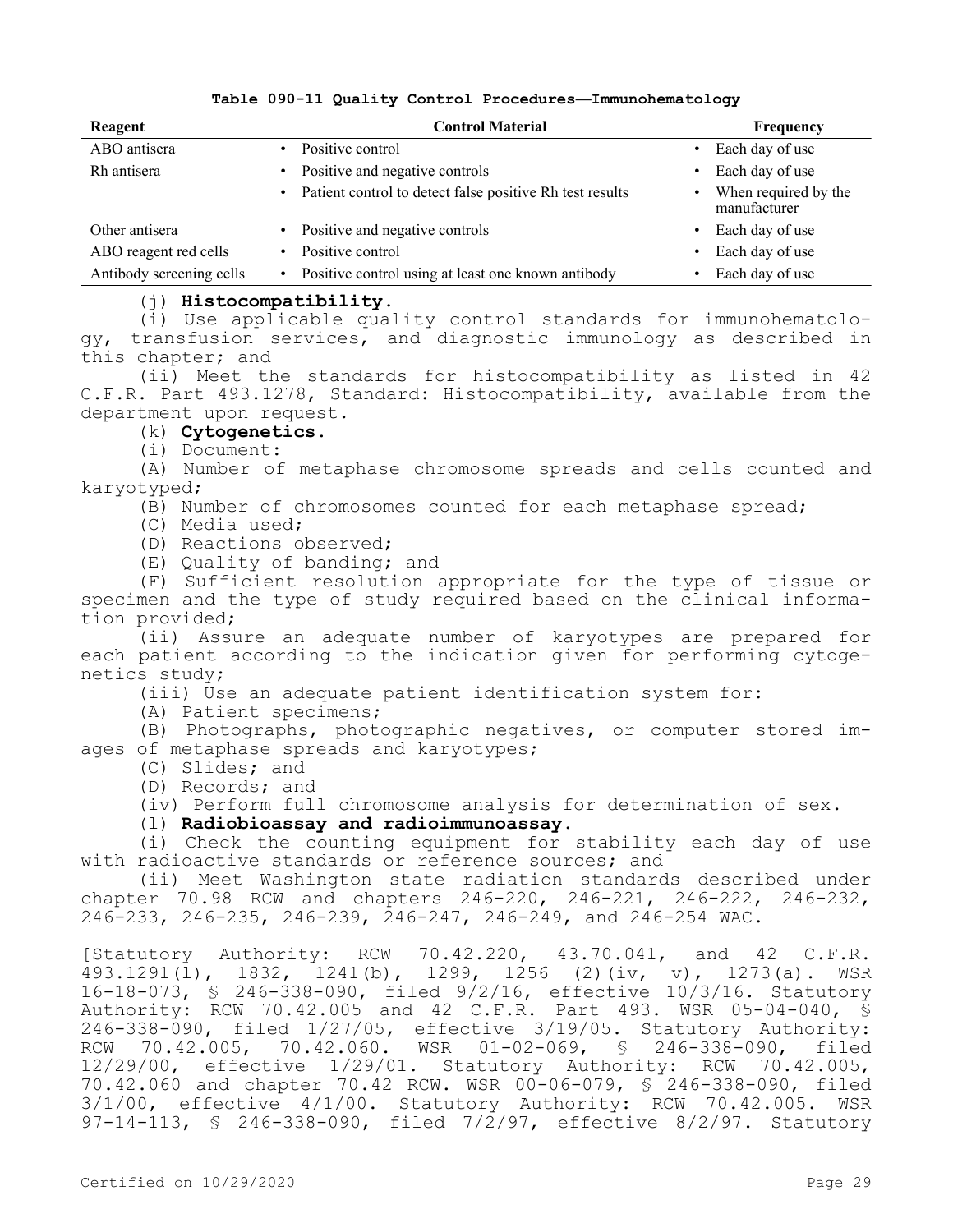Authority: Chapter 70.42 RCW. WSR 93-18-091 (Order 390), § 246-338-090, filed 9/1/93, effective 10/2/93; WSR 91-21-062 (Order 205), § 246-338-090, filed 10/16/91, effective 10/16/91. Statutory Authority: RCW 43.70.040. WSR 91-02-049 (Order 121), recodified as § 246-338-090, filed 12/27/90, effective 1/31/91. Statutory Authority: Chapter 70.42 RCW. WSR 90-20-017 (Order 090), § 248-38-090, filed 9/21/90, effective 10/22/90.]

**WAC 246-338-100 Disciplinary action.** (1) Pursuant to chapter 34.05 RCW, the department may deny a license to any applicant, or condition, suspend, or revoke the license of any licensee, or in addition to or in lieu thereof, assess monetary penalties of up to ten thousand dollars per violation, if the applicant or licensee:

(a) Fails or refuses to comply with the requirements of chapter 70.42 RCW or the rules adopted under chapter 70.42 RCW;

(b) Knowingly, or with reason to know, makes a false statement of a material fact in the application for a license or in any data attached thereto or in any record required by the department;

(c) Refuses to allow representatives of the department to examine any book, record, or file required under this chapter;

(d) Willfully prevents, interferes with, or attempts to impede in any way, the work of a representative of the department; or

(e) Misrepresents or is fraudulent in any aspect of the owner's or applicant's business.

(2) The department may impose the sanctions enumerated in subsection (1) of this section individually or in any combination.

(3) The sanction shall be as specified for the following described conduct. If more than one sanction is listed, the department may impose the sanction individually or in any combination:

(a) If the applicant was the holder of a license under chapter 70.42 RCW which was revoked for cause and never reissued by the department, then the license application may be denied;

(b) If the licensee willfully prevents or interferes with preservation of evidence of a known violation of chapter 70.42 RCW or the rules adopted under this chapter, a monetary penalty not exceeding ten thousand dollars per violation may be assessed or the license may be:

(i) Conditioned in a manner limiting or canceling the authority to conduct tests or groups of tests;

(ii) Suspended;

(iii) Revoked;

(c) If the licensee used false or fraudulent advertising, a monetary penalty not exceeding ten thousand dollars per violation may be assessed or the license may be suspended or revoked;

(d) If the licensee failed to pay any civil monetary penalty assessed by the department under chapter 70.42 RCW within twenty-eight days after the assessment becomes final, the license may be suspended or revoked;

(e) If the licensee intentionally referred its proficiency testing samples to another medical test site or laboratory for analysis, the license will be revoked for a period of at least one year and a monetary penalty not exceeding ten thousand dollars per violation may be assessed.

(4) The department may summarily suspend or revoke a license when the department finds continued licensure of a test site immediately jeopardizes the public health, safety, or welfare.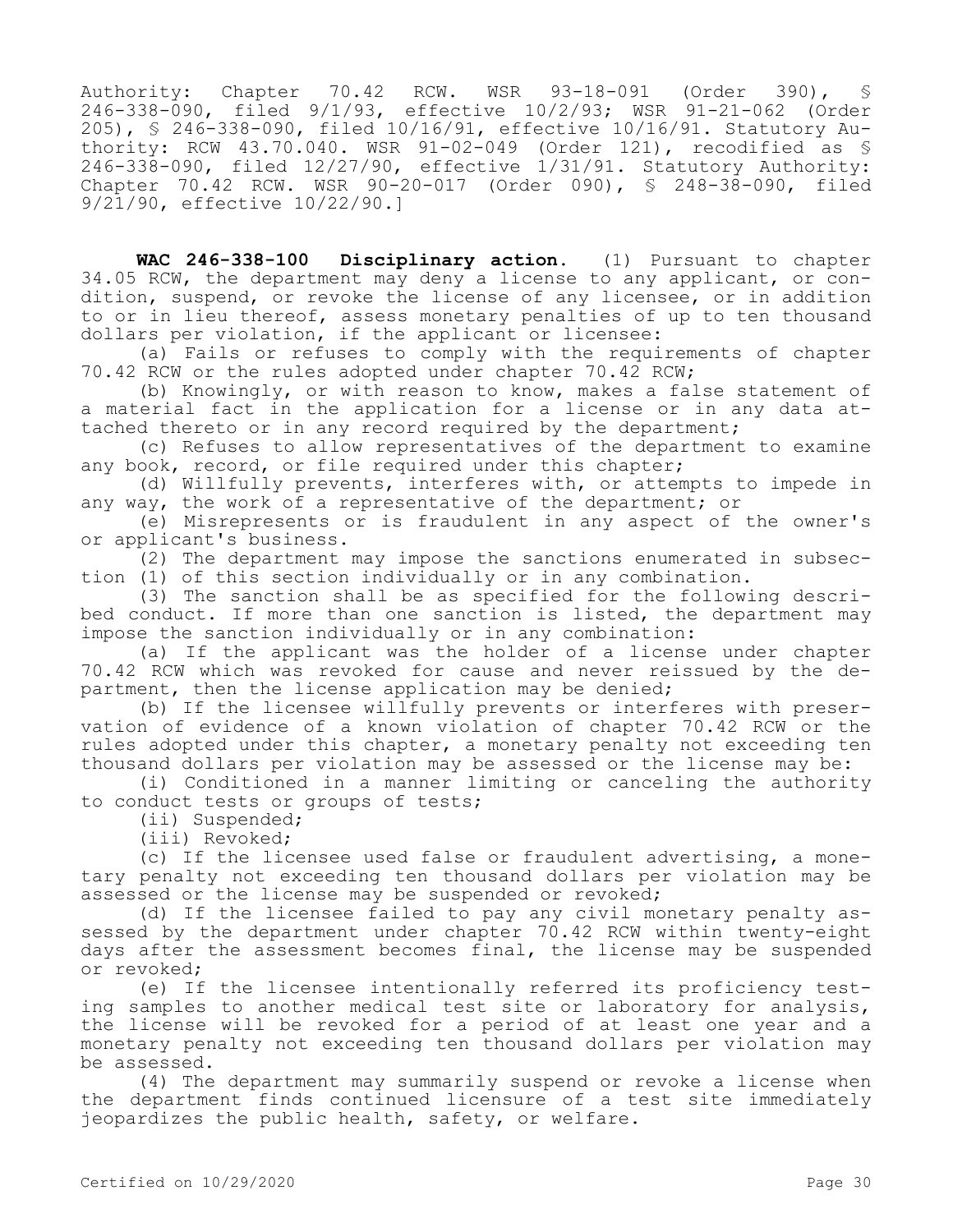(5) The department will give written notice of any disciplinary action taken by the department to the owner or applicant for licensure, including notice of the opportunity for a hearing.

[Statutory Authority: RCW 70.42.005, 70.42.060 and chapter 70.42 RCW. WSR 00-06-079, § 246-338-100, filed 3/1/00, effective 4/1/00. Statutory Authority: RCW 70.42.005. WSR 97-14-113, § 246-338-100, filed 7/2/97, effective 8/2/97. Statutory Authority: Chapter 70.42 RCW. WSR 93-18-091 (Order 390), § 246-338-100, filed 9/1/93, effective 10/2/93. Statutory Authority: RCW 43.70.040. WSR 91-02-049 (Order 121), recodified as § 246-338-100, filed 12/27/90, effective 1/31/91. Statutory Authority: Chapter 70.42 RCW. WSR 90-20-017 (Order 090), § 248-38-100, filed 9/21/90, effective 10/22/90.]

**WAC 246-338-110 Adjudicative proceedings.** (1) A licensee or applicant who contests a disciplinary action shall, within twenty-eight days of service of the notice of disciplinary action, file a request for adjudicative proceeding with the Department of Health, Adjudicative Clerk, P.O. Box 47879, Olympia, WA 98504-7879.

(2) The adjudicative proceeding is governed by chapter 34.05 RCW, the Administrative Procedure Act, chapter 70.42 RCW, Medical test sites, this chapter, and chapter 246-10 WAC.

(3) Any licensee or applicant aggrieved upon issuance of the decision after the adjudicative proceeding may, within sixty days of service of the adjudicative proceeding decision, petition the superior court for review of the decision under chapter 34.05 RCW.

[Statutory Authority: RCW 70.42.005, 70.42.060 and chapter 70.42 RCW. WSR 00-06-079, § 246-338-110, filed 3/1/00, effective 4/1/00. Statutory Authority: Chapter 70.42 RCW. WSR 93-18-091 (Order 390), § 246-338-110, filed 9/1/93, effective 10/2/93; WSR 91-21-062 (Order 205), § 246-338-110, filed 10/16/91, effective 10/16/91. Statutory Authority: RCW 43.70.040. WSR 91-02-049 (Order 121), recodified as § 246-338-110, filed 12/27/90, effective 1/31/91. Statutory Authority: Chapter 70.42 RCW. WSR 90-20-017 (Order 090), § 248-38-110, filed 9/21/90, effective 10/22/90.]

**WAC 246-338-990 Fees.** (1) The department will assess and collect biennial fees for medical test sites as follows:

(a) Charge fees, based on the requirements authorized under RCW 70.42.090 and this section;

(b) Assess additional fees when changes listed in WAC 246-338-026 occur that require a different type of license than what the medical test site currently holds;

(c) Charge prorated fees for the remainder of the two-year cycle when the owner or applicant applies for an initial license during a biennium as defined under WAC  $246-338-022$  (2)(c);

(d) Charge prorated fees for licenses issued for less than a twoyear period under WAC  $246-338-024(3)$ ; and

(e) Determine fees according to criteria described in Table 990-1.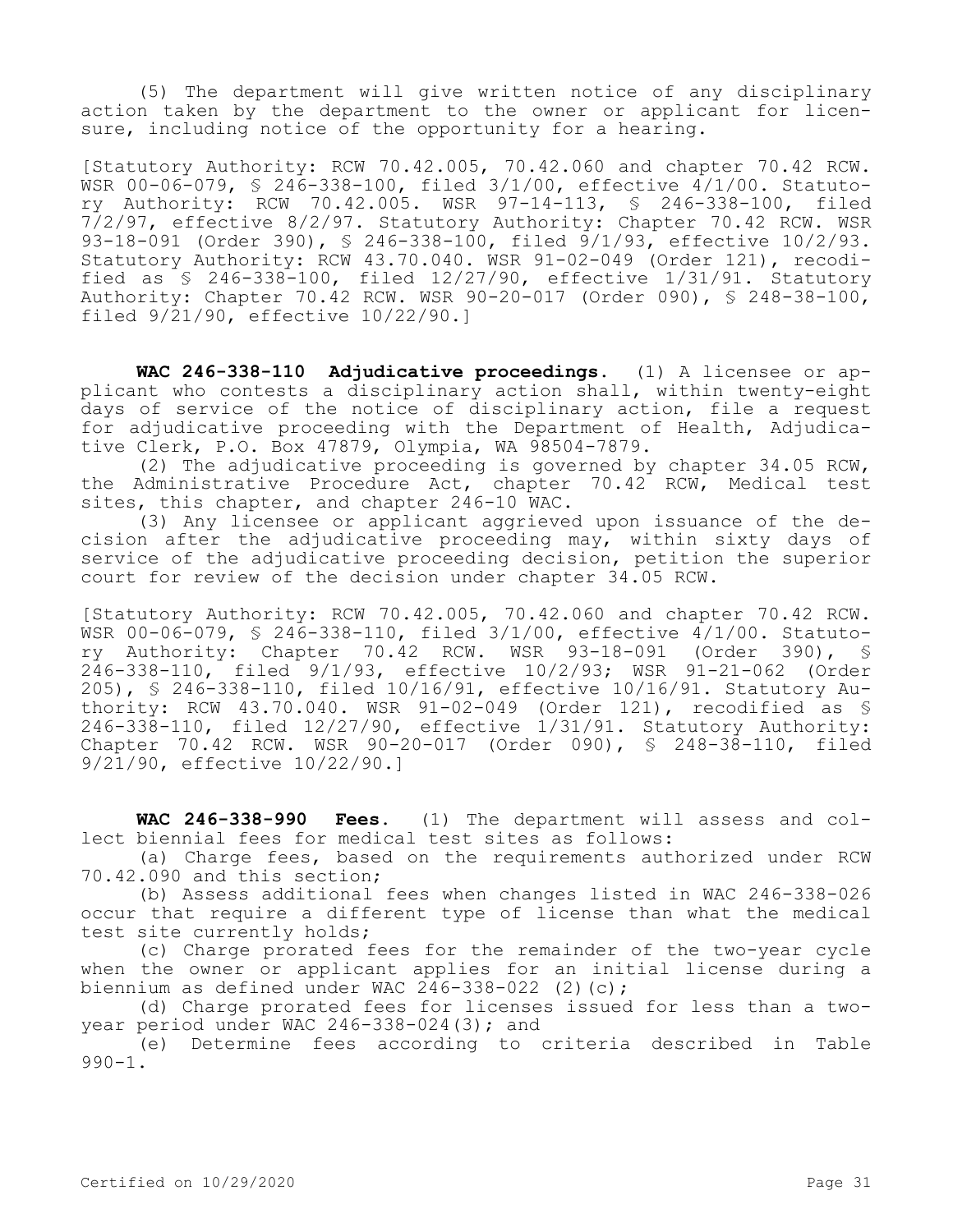| <b>Category of</b><br>License        | Number of<br>Tests/Year                          | <b>Biennial Fee</b>  |
|--------------------------------------|--------------------------------------------------|----------------------|
| Certificate of<br>Waiver             | N/A                                              | \$190                |
| <b>PPMP</b>                          | N/A                                              | \$250                |
| Low Volume                           | $1-2,000$ tests                                  | \$560                |
| Category A                           | 2,001-10,000<br>tests, $1-3$<br>specialties      | \$1,710              |
| Category B                           | 2,001-10,000<br>tests, 4 or more<br>specialties  | \$2,210              |
| Category C                           | 10,001-25,000<br>tests, $1-3$<br>specialties     | \$3,070              |
| Category D                           | 10,001-25,000<br>tests, 4 or more<br>specialties | \$3,520              |
| Category E                           | 25,001-50,000<br>tests                           | \$4,230              |
| Category F                           | 50,001-75,000<br>tests                           | \$5,230              |
| Category G                           | 75,001-100,000<br>tests                          | \$6,240              |
| Category H                           | 100,001-500,000<br>tests                         | \$7,290              |
| Category I                           | 500,001-1,000,0<br>00 tests                      | \$12,960             |
| Category J                           | $> 1,000,000$ tests                              | \$15,550             |
| Accredited:                          |                                                  |                      |
| Low Volume                           | $1-2,000$ tests                                  | \$210                |
| Category A                           | 2,001-10,000<br>tests, $1-3$<br>specialties      | \$260                |
| Category B                           | 2,001-10,000<br>tests, 4 or more<br>specialties  | \$290                |
| Category C                           | 10,001-25,000<br>tests, $1-3$<br>specialties     | \$660                |
| Category D                           | 10,001-25,000<br>tests, 4 or more<br>specialties | \$700                |
| Category E                           | 25,001-50,000<br>tests                           | \$980                |
| Category F                           | 50,001-75,000<br>tests                           | \$1,570              |
| Category G                           | 75,001-100,000<br>tests                          | \$2,150              |
| Category H                           | 100,001-500,000<br>tests                         | \$2,780              |
| Category I                           | 500,001-1,000,0<br>00 tests                      | \$8,040              |
| Category J                           | $> 1,000,000$ tests                              | \$10,210             |
| Follow-up survey<br>for deficiencies |                                                  | Direct staff<br>time |

# **Table 990-1 License Categories and Fees**